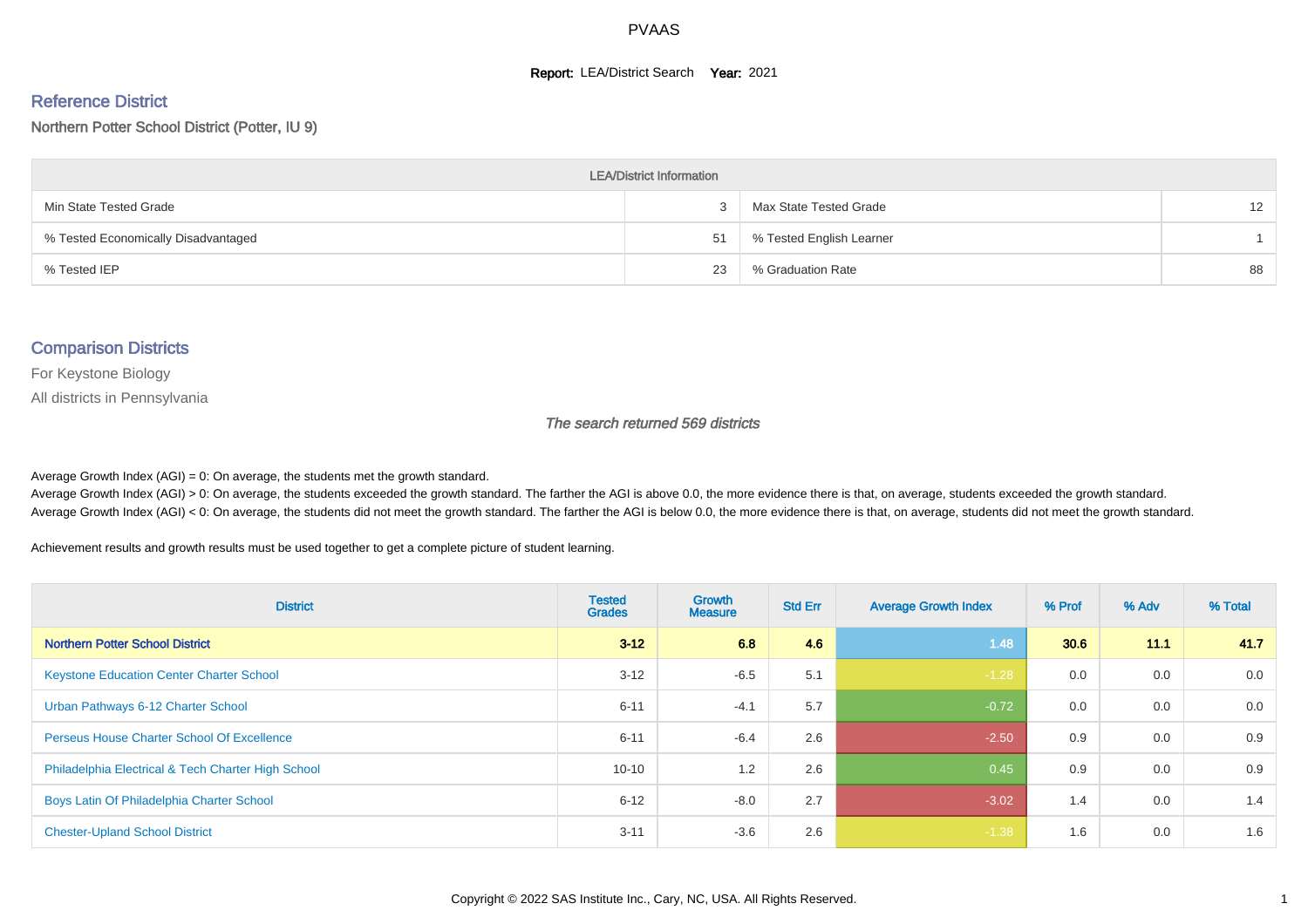| <b>District</b>                                                       | <b>Tested</b><br><b>Grades</b> | <b>Growth</b><br><b>Measure</b> | <b>Std Err</b> | <b>Average Growth Index</b> | % Prof | % Adv   | % Total |
|-----------------------------------------------------------------------|--------------------------------|---------------------------------|----------------|-----------------------------|--------|---------|---------|
| <b>Northern Potter School District</b>                                | $3 - 12$                       | 6.8                             | 4.6            | 1.48                        | 30.6   | 11.1    | 41.7    |
| <b>Aliquippa School District</b>                                      | $3 - 11$                       | $-20.0$                         | 3.6            | $-5.54$                     | 1.7    | 0.0     | 1.7     |
| <b>Innovative Arts Academy Charter School</b>                         | $6 - 11$                       | $-7.2$                          | 2.5            | $-2.83$                     | 2.0    | 0.0     | 2.0     |
| <b>Chester Charter Scholars Academy Charter School</b>                | $3 - 12$                       | $-6.2$                          | 3.3            | $-1.88$                     | 2.2    | 0.0     | 2.2     |
| La Academia Partnership Charter School                                | $6 - 11$                       | $-15.5$                         | 5.7            | $-2.70$                     | 2.3    | 0.0     | 2.3     |
| People For People Charter School                                      | $3 - 12$                       | 6.4                             | 5.6            | 1.15                        | 2.4    | 0.0     | 2.4     |
| <b>Sto-Rox School District</b>                                        | $3 - 10$                       | $-7.0$                          | 3.5            | $-1.99$                     | 3.2    | 0.0     | 3.2     |
| <b>Mastery Charter School - Gratz Campus</b>                          | $7 - 10$                       | $-9.5$                          | 4.6            | $-2.09$                     | 0.0    | 3.4     | 3.4     |
| <b>Universal Audenried Charter School</b>                             | $9 - 11$                       | $-3.8$                          | 2.5            | $-1.53$                     | 3.0    | 0.5     | 3.5     |
| <b>Tech Freire Charter School</b>                                     | $9 - 11$                       | 0.7                             | 2.5            | 0.27                        | 3.6    | 0.0     | 3.6     |
| <b>York City School District</b>                                      | $3 - 12$                       | $-17.7$                         | 1.8            | $-10.05$                    | 3.2    | 0.7     | 3.9     |
| <b>Clairton City School District</b>                                  | $3 - 11$                       | $-1.6$                          | 5.0            | $-0.32$                     | 3.8    | 0.5     | 4.4     |
| Aspira Bilingual Cyber Charter School                                 | $3 - 11$                       | 5.1                             | 5.8            | 0.87                        | 4.8    | 0.0     | 4.8     |
| <b>Claysburg-Kimmel School District</b>                               | $3 - 11$                       | $-1.2$                          | 5.2            | $-0.22$                     | 5.0    | 0.0     | 5.0     |
| <b>West Side CTC</b>                                                  | $9 - 10$                       | $-32.0$                         | 3.9            | $-8.16$                     | 5.9    | 0.0     | 5.9     |
| <b>Allentown City School District</b>                                 | $3 - 12$                       | $-16.9$                         | 1.4            | $-12.37$                    | 5.9    | 0.4     | 6.3     |
| Morrisville Borough School District                                   | $3 - 11$                       | $-13.1$                         | 3.7            | $-3.52$                     | 4.9    | 1.6     | 6.6     |
| <b>Belmont Charter School</b>                                         | $3 - 10$                       | 2.2                             | 3.4            | 0.64                        | 5.3    | 1.8     | $7.0\,$ |
| <b>Lawrence County CTC</b>                                            | $10 - 11$                      | $-9.8$                          | 3.7            | $-2.68$                     | 7.3    | 0.0     | 7.3     |
| <b>Propel Charter School-Homestead</b>                                | $3 - 11$                       | $-5.0$                          | 3.9            | $-1.27$                     | 7.3    | 0.0     | $7.3$   |
| <b>Turkeyfoot Valley Area School District</b>                         | $3 - 12$                       | $-15.4$                         | 5.8            | $-2.66$                     | 3.8    | $3.8\,$ | 7.6     |
| Preparatory Charter School Of Mathematics, Science, Tech, And Careers | $9 - 10$                       | $-5.1$                          | 2.5            | $-2.03$                     | 6.3    | 1.4     | 7.7     |
| <b>Propel Charter School-Montour</b>                                  | $3 - 10$                       | $-3.4$                          | 3.6            | $-0.93$                     | 7.7    | 0.0     | 7.7     |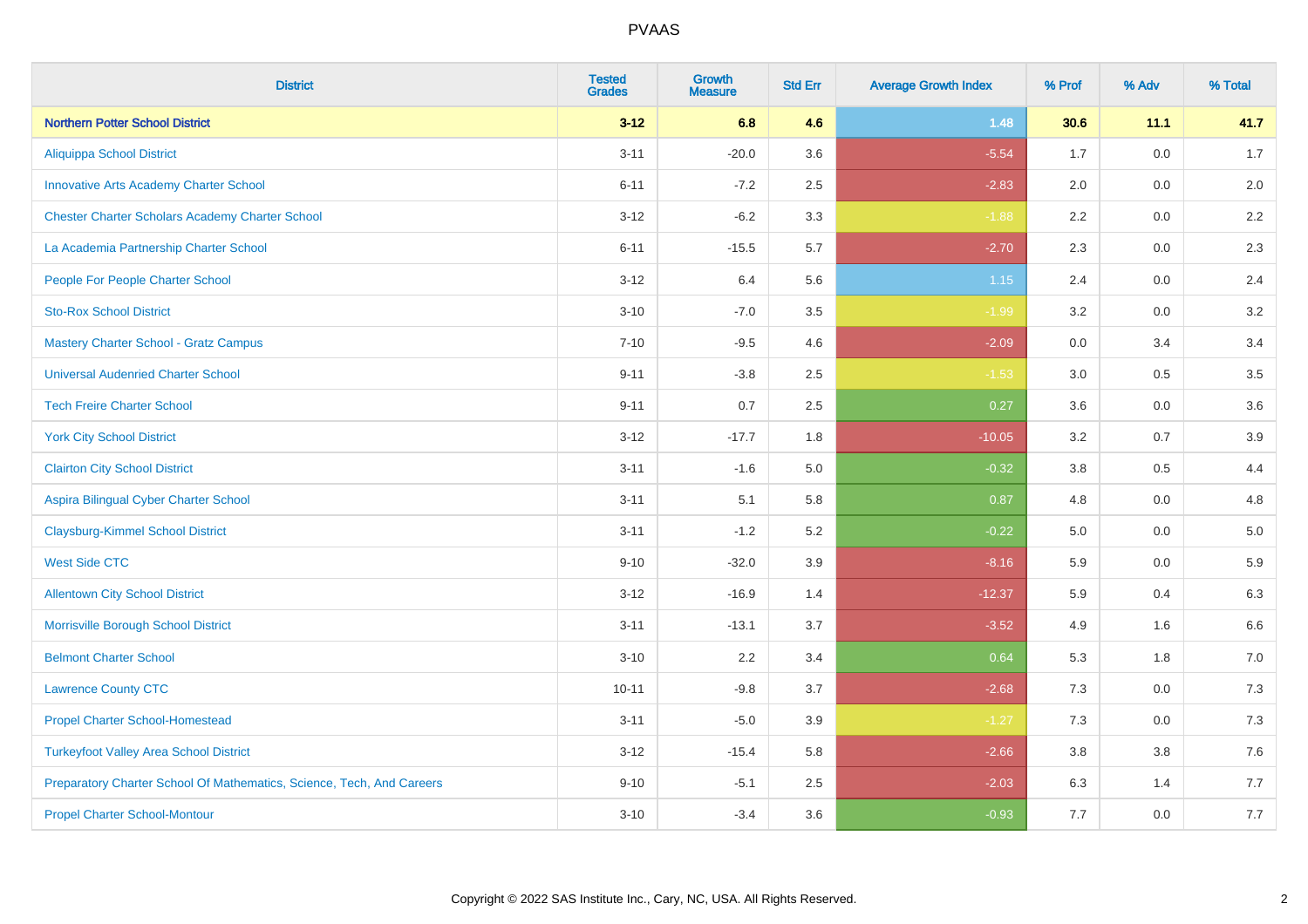| <b>District</b>                                   | <b>Tested</b><br><b>Grades</b> | <b>Growth</b><br><b>Measure</b> | <b>Std Err</b> | <b>Average Growth Index</b> | % Prof  | % Adv   | % Total |
|---------------------------------------------------|--------------------------------|---------------------------------|----------------|-----------------------------|---------|---------|---------|
| <b>Northern Potter School District</b>            | $3 - 12$                       | 6.8                             | 4.6            | 1.48                        | 30.6    | 11.1    | 41.7    |
| <b>Harrisburg City School District</b>            | $3 - 11$                       | $-0.2$                          | 2.0            | $-0.11$                     | 6.0     | 2.0     | 8.0     |
| Propel Charter School - Braddock Hills            | $3 - 11$                       | $-2.1$                          | 3.3            | $-0.63$                     | 4.8     | 3.2     | 8.1     |
| Lincoln Leadership Academy Charter School         | $3 - 12$                       | $-7.4$                          | 3.7            | $-1.99$                     | 6.4     | 2.1     | 8.5     |
| Dr Robert Ketterer Charter School Inc             | $6 - 12$                       | 7.1                             | 4.3            | 1.66                        | 7.3     | 1.7     | 9.0     |
| <b>Shade-Central City School District</b>         | $3 - 11$                       | $-14.6$                         | 4.0            | $-3.68$                     | 9.6     | 0.0     | 9.6     |
| <b>Executive Education Academy Charter School</b> | $3 - 10$                       | $-14.6$                         | 3.0            | $-4.81$                     | 8.5     | 1.2     | 9.8     |
| <b>Tacony Academy Charter School</b>              | $3 - 11$                       | $-12.9$                         | 3.3            | $-3.90$                     | 8.6     | 1.4     | 10.0    |
| <b>KIPP Dubois Charter School</b>                 | $9 - 10$                       | $-3.0$                          | 3.1            | $-0.95$                     | 10.0    | 0.0     | 10.0    |
| <b>Sugar Valley Rural Charter School</b>          | $3 - 11$                       | $-3.6$                          | 3.7            | $-0.98$                     | 10.3    | 0.0     | 10.3    |
| <b>Woodland Hills School District</b>             | $3 - 12$                       | $-4.2$                          | 2.5            | $-1.66$                     | 10.1    | 1.4     | 11.5    |
| <b>Greater Johnstown School District</b>          | $3 - 11$                       | $-3.5$                          | 2.4            | $-1.45$                     | 10.3    | 1.3     | 11.5    |
| Esperanza Cyber Charter School                    | $3 - 11$                       | 7.1                             | 6.1            | $1.15$                      | $8.8\,$ | $2.9\,$ | 11.8    |
| New Kensington-Arnold School District             | $3 - 11$                       | $-5.8$                          | 3.2            | $-1.80$                     | 10.8    | 1.2     | 12.0    |
| <b>Big Beaver Falls Area School District</b>      | $3 - 11$                       | $-17.9$                         | 2.8            | $-6.27$                     | 9.4     | 2.8     | 12.2    |
| <b>Multicultural Academy Charter School</b>       | $9 - 11$                       | 6.0                             | 3.4            | 1.77                        | 12.3    | $0.0\,$ | 12.3    |
| <b>Norristown Area School District</b>            | $3 - 12$                       | $-25.4$                         | 1.7            | $-15.35$                    | 10.6    | 1.8     | 12.4    |
| Community Academy Of Philadelphia Charter School  | $3 - 11$                       | 0.1                             | 2.6            | 0.06                        | 9.7     | 2.6     | 12.4    |
| <b>Mastery Charter School - Thomas Campus</b>     | $3 - 10$                       | 7.9                             | 5.7            | 1.39                        | 12.5    | 0.0     | 12.5    |
| <b>Lancaster School District</b>                  | $3 - 12$                       | $-10.0$                         | 1.4            | $-7.22$                     | 9.0     | 3.9     | 12.8    |
| Mastery Charter School - Shoemaker Campus         | $7 - 10$                       | $-2.3$                          | 2.8            | $-0.81$                     | 10.1    | 3.7     | 13.8    |
| <b>Steelton-Highspire School District</b>         | $3 - 11$                       | $-5.3$                          | 3.2            | $-1.65$                     | 13.9    | 0.0     | 13.9    |
| <b>Tussey Mountain School District</b>            | $3 - 12$                       | $-13.0$                         | 3.3            | $-3.93$                     | 11.1    | 3.2     | 14.3    |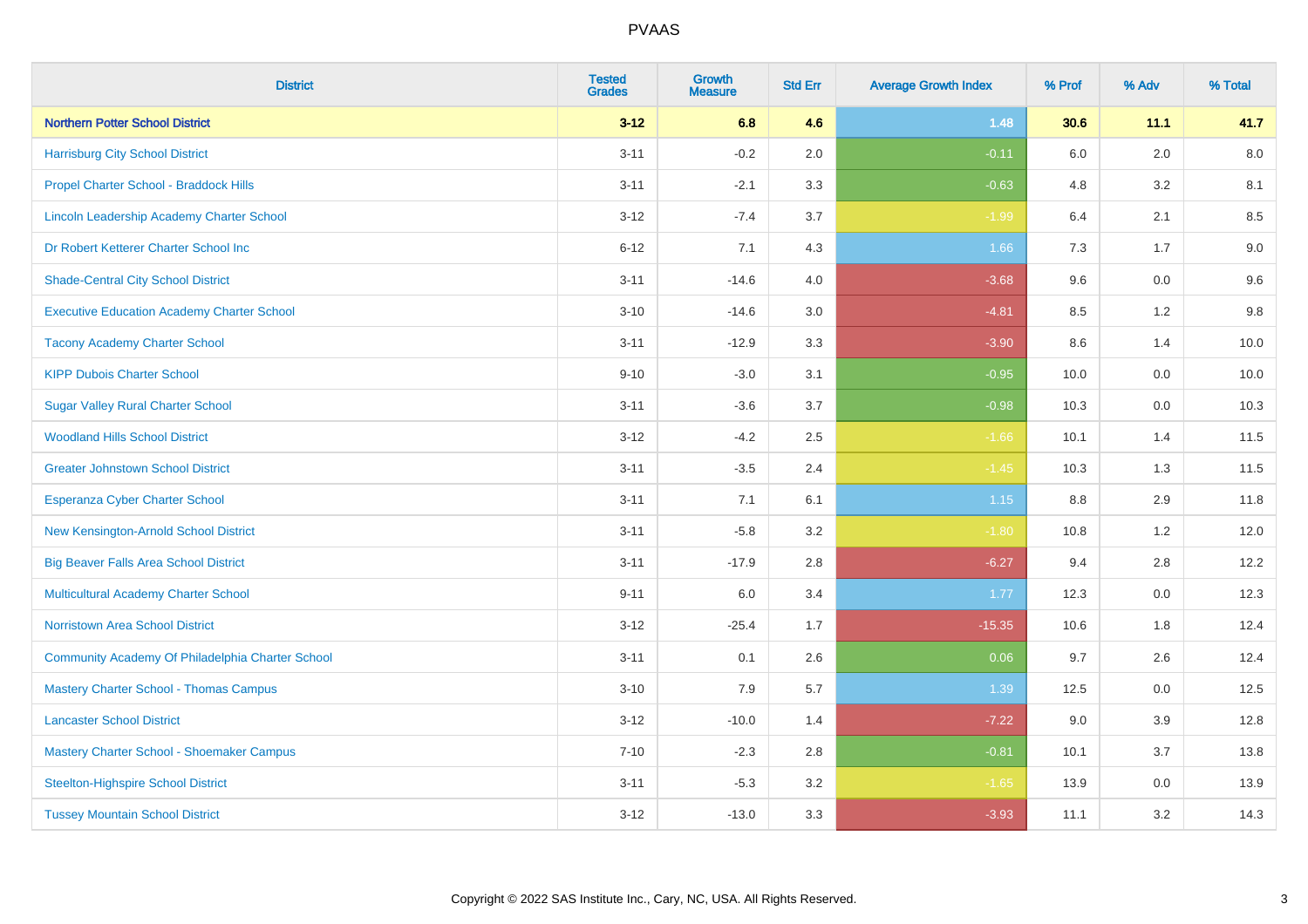| <b>District</b>                          | <b>Tested</b><br><b>Grades</b> | <b>Growth</b><br><b>Measure</b> | <b>Std Err</b> | <b>Average Growth Index</b> | % Prof | % Adv   | % Total |
|------------------------------------------|--------------------------------|---------------------------------|----------------|-----------------------------|--------|---------|---------|
| <b>Northern Potter School District</b>   | $3 - 12$                       | 6.8                             | 4.6            | 1.48                        | 30.6   | 11.1    | 41.7    |
| <b>Shenandoah Valley School District</b> | $3 - 11$                       | $-4.5$                          | 3.5            | $-1.29$                     | 14.3   | $0.0\,$ | 14.3    |
| <b>Cornell School District</b>           | $3 - 11$                       | $-5.5$                          | 4.6            | $-1.20$                     | 11.3   | 3.2     | 14.5    |
| <b>Washington School District</b>        | $3 - 11$                       | $-15.9$                         | 2.9            | $-5.44$                     | 12.9   | 1.7     | 14.7    |
| <b>Hanover Area School District</b>      | $3 - 11$                       | $-14.7$                         | 4.7            | $-3.13$                     | 12.1   | 3.0     | 15.2    |
| Imhotep Institute Charter High School    | $9 - 11$                       | $-17.6$                         | 5.8            | $-3.03$                     | 15.4   | 0.0     | 15.4    |
| <b>Blacklick Valley School District</b>  | $3 - 11$                       | $-0.9$                          | 3.9            | $-0.23$                     | 7.7    | 7.7     | 15.4    |
| <b>Coatesville Area School District</b>  | $3 - 11$                       | $-9.5$                          | 1.6            | $-5.81$                     | 12.8   | 3.3     | 16.2    |
| <b>Rochester Area School District</b>    | $3 - 11$                       | $-5.7$                          | 3.9            | $-1.45$                     | 14.9   | 2.1     | 17.0    |
| <b>Muhlenberg School District</b>        | $3 - 10$                       | $-17.8$                         | 1.9            | $-9.34$                     | 12.4   | 4.6     | 17.0    |
| <b>City CHS</b>                          | $10 - 11$                      | $-5.6$                          | 2.4            | $-2.34$                     | 15.9   | 1.5     | 17.4    |
| Esperanza Academy Charter School         | $4 - 11$                       | 2.1                             | 2.1            | 1.01                        | 14.2   | 3.6     | 17.8    |
| <b>Wilkes-Barre Area School District</b> | $3 - 11$                       | $-12.4$                         | 2.4            | $-5.18$                     | 14.2   | 3.7     | 17.9    |
| <b>Sharon City School District</b>       | $3 - 11$                       | $-6.5$                          | 2.3            | $-2.79$                     | 13.1   | 5.0     | 18.1    |
| <b>Bristol Township School District</b>  | $3 - 11$                       | $-7.4$                          | 1.4            | $-5.32$                     | 13.8   | 4.6     | 18.4    |
| <b>Mcguffey School District</b>          | $3 - 11$                       | $-12.1$                         | 3.0            | $-4.06$                     | 12.8   | 5.9     | 18.6    |
| <b>Burgettstown Area School District</b> | $3 - 11$                       | $-11.2$                         | 3.2            | $-3.46$                     | 16.0   | 2.7     | 18.7    |
| <b>Columbia Borough School District</b>  | $3 - 12$                       | $-1.1$                          | 3.6            | $-0.31$                     | 17.2   | 1.7     | 19.0    |
| <b>Achievement House Charter School</b>  | $7 - 11$                       | $-8.2$                          | 3.6            | $-2.28$                     | 16.7   | 2.8     | 19.4    |
| <b>New Castle Area School District</b>   | $3 - 12$                       | $-13.6$                         | 2.3            | $-5.99$                     | 17.6   | 2.0     | 19.5    |
| <b>Frazier School District</b>           | $3 - 11$                       | $-18.9$                         | 3.4            | $-5.49$                     | 18.3   | 1.4     | 19.7    |
| <b>West Mifflin Area School District</b> | $3 - 12$                       | $-11.9$                         | 2.5            | $-4.77$                     | 15.9   | 4.0     | 19.9    |
| <b>Erie City School District</b>         | $3 - 12$                       | $-4.5$                          | 1.4            | $-3.09$                     | 13.4   | 6.7     | 20.1    |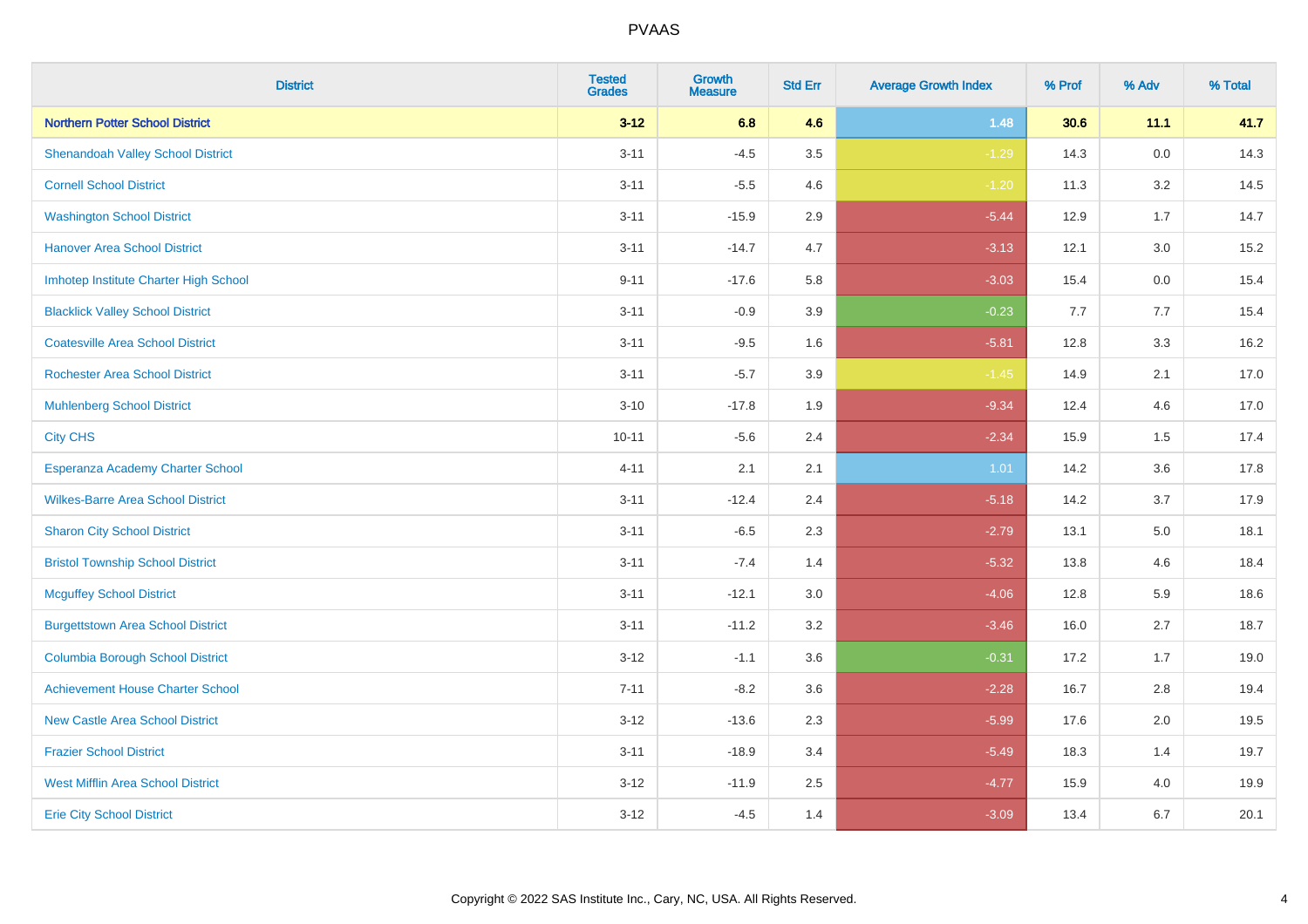| <b>District</b>                                         | <b>Tested</b><br><b>Grades</b> | <b>Growth</b><br><b>Measure</b> | <b>Std Err</b> | <b>Average Growth Index</b> | % Prof | % Adv   | % Total |
|---------------------------------------------------------|--------------------------------|---------------------------------|----------------|-----------------------------|--------|---------|---------|
| <b>Northern Potter School District</b>                  | $3 - 12$                       | 6.8                             | 4.6            | 1.48                        | 30.6   | 11.1    | 41.7    |
| <b>Dunmore School District</b>                          | $3 - 11$                       | $-12.2$                         | 2.7            | $-4.51$                     | 15.0   | 5.3     | 20.4    |
| Jefferson County-Dubois AVTS                            | $9 - 11$                       | $-11.7$                         | 3.1            | $-3.72$                     | 17.6   | 2.8     | 20.4    |
| <b>Mastery Charter School - Pickett Campus</b>          | $6 - 10$                       | 2.7                             | 4.2            | 0.65                        | 20.6   | $0.0\,$ | 20.6    |
| <b>MaST Community Charter School II</b>                 | $3 - 10$                       | 1.4                             | 3.0            | 0.45                        | 16.1   | 4.6     | 20.7    |
| <b>Farrell Area School District</b>                     | $3 - 11$                       | $-1.9$                          | 4.2            | $-0.44$                     | 9.3    | 11.6    | 20.9    |
| <b>William Penn School District</b>                     | $3 - 12$                       | 7.0                             | 1.9            | 3.61                        | 14.0   | 7.2     | 21.3    |
| Hope For Hyndman Charter School                         | $3 - 11$                       | 5.1                             | 5.8            | 0.88                        | 14.3   | 7.1     | 21.4    |
| <b>Lebanon School District</b>                          | $3 - 11$                       | $-1.2$                          | 1.9            | $-0.63$                     | 15.2   | 6.4     | 21.6    |
| <b>Carbon Career &amp; Technical Institute</b>          | $9 - 11$                       | $-9.3$                          | 3.2            | $-2.92$                     | 19.6   | 2.2     | 21.7    |
| <b>Williams Valley School District</b>                  | $3 - 11$                       | 2.6                             | 3.7            | 0.69                        | 17.0   | 5.1     | 22.0    |
| <b>Southeast Delco School District</b>                  | $3 - 10$                       | 3.9                             | 3.5            | 1.12                        | 18.6   | 3.4     | 22.0    |
| <b>Williamsburg Community School District</b>           | $3 - 11$                       | $-16.9$                         | 4.1            | $-4.14$                     | 22.4   | $0.0\,$ | 22.4    |
| <b>Antietam School District</b>                         | $3 - 10$                       | $-9.5$                          | 3.7            | $-2.57$                     | 20.9   | 1.5     | 22.4    |
| <b>Pittsburgh School District</b>                       | $3 - 11$                       | $-13.0$                         | 1.1            | $-12.25$                    | 16.1   | 6.5     | 22.6    |
| <b>Mount Carmel Area School District</b>                | $3 - 11$                       | $-7.9$                          | 2.3            | $-3.38$                     | 18.2   | 4.4     | 22.6    |
| <b>Columbia-Montour AVTS</b>                            | $9 - 10$                       | $-7.1$                          | 2.8            | $-2.52$                     | 19.5   | 3.2     | 22.7    |
| <b>Reading School District</b>                          | $3 - 11$                       | 4.3                             | 1.2            | 3.71                        | 16.8   | 6.0     | 22.8    |
| Philadelphia City School District                       | $3-12$                         | $-7.8$                          | 0.6            | $-13.43$                    | 16.4   | 6.5     | 22.9    |
| <b>Fannett-Metal School District</b>                    | $3 - 11$                       | $-22.3$                         | 4.8            | $-4.65$                     | 16.4   | 6.6     | 23.0    |
| <b>Redbank Valley School District</b>                   | $3 - 11$                       | $-7.5$                          | 3.1            | $-2.41$                     | 12.4   | 10.6    | 23.1    |
| Center For Student Learning Charter School At Pennsbury | $6 - 12$                       | $-3.3$                          | 6.0            | $-0.55$                     | 23.1   | 0.0     | 23.1    |
| <b>Greater Nanticoke Area School District</b>           | $3 - 12$                       | $-6.8$                          | 2.6            | $-2.58$                     | 15.2   | 8.9     | 24.1    |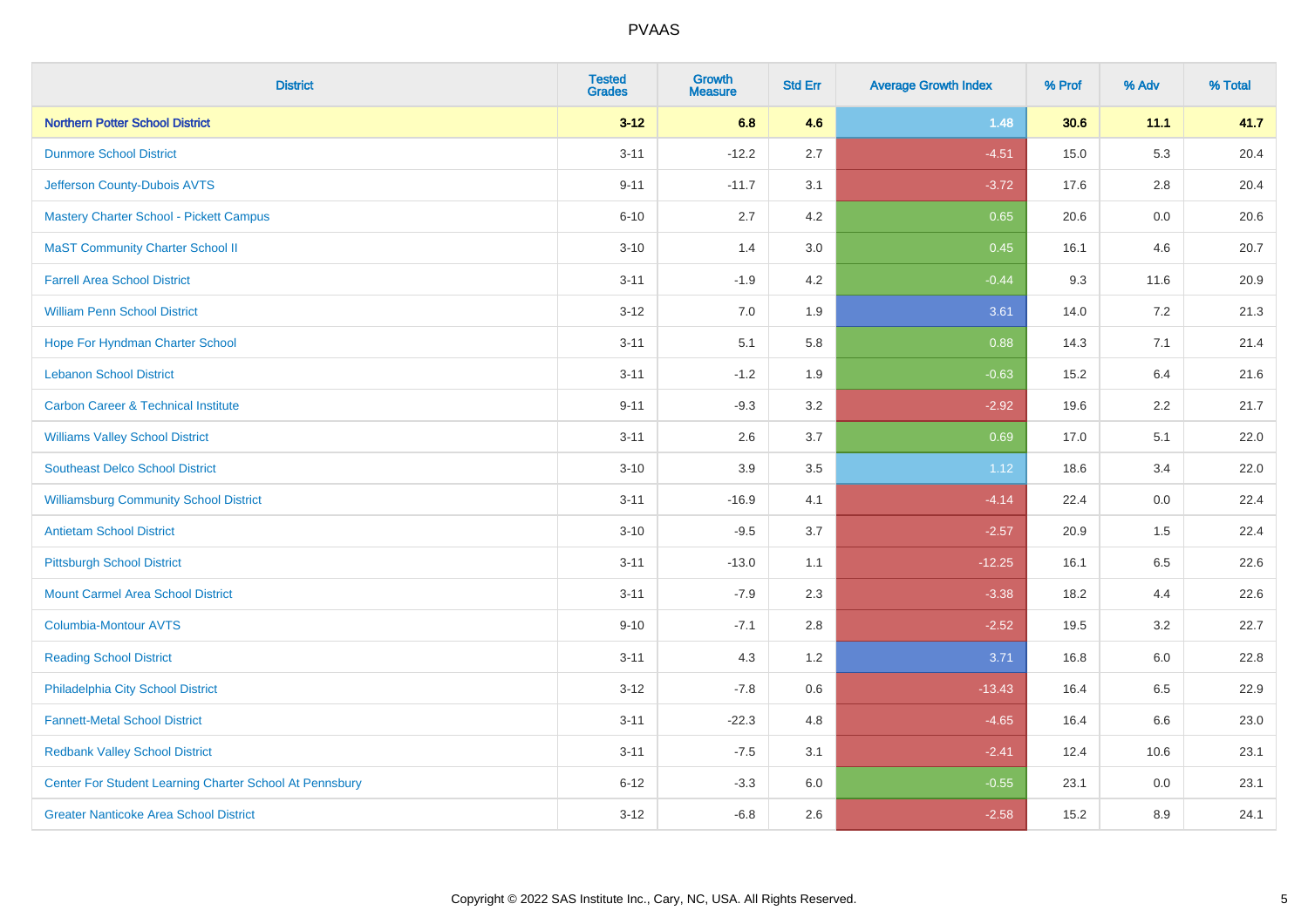| <b>District</b>                                   | <b>Tested</b><br><b>Grades</b> | <b>Growth</b><br><b>Measure</b> | <b>Std Err</b> | <b>Average Growth Index</b> | % Prof | % Adv   | % Total |
|---------------------------------------------------|--------------------------------|---------------------------------|----------------|-----------------------------|--------|---------|---------|
| <b>Northern Potter School District</b>            | $3 - 12$                       | 6.8                             | 4.6            | 1.48                        | 30.6   | 11.1    | 41.7    |
| <b>Tidioute Community Charter School</b>          | $3 - 11$                       | $0.8\,$                         | 4.4            | 0.19                        | 18.1   | 6.9     | 25.0    |
| Maritime Academy Charter School                   | $3 - 10$                       | 13.2                            | 3.1            | 4.29                        | 24.0   | 1.3     | 25.3    |
| <b>Mckeesport Area School District</b>            | $3 - 12$                       | 4.6                             | 2.2            | 2.14                        | 21.1   | 4.4     | 25.5    |
| Philadelphia Academy Charter School               | $3 - 11$                       | $-14.7$                         | 2.7            | $-5.42$                     | 21.6   | 3.9     | 25.5    |
| <b>York Academy Regional Charter School</b>       | $3 - 11$                       | $-2.3$                          | 4.4            | $-0.52$                     | 23.5   | 2.0     | 25.5    |
| Jim Thorpe Area School District                   | $3 - 11$                       | $-10.9$                         | 2.4            | $-4.48$                     | 19.5   | 6.0     | 25.5    |
| Northern Lebanon School District                  | $3 - 11$                       | $-0.7$                          | 2.3            | $-0.29$                     | 18.8   | 6.8     | 25.6    |
| <b>Mount Union Area School District</b>           | $3 - 10$                       | $-2.5$                          | 2.8            | $-0.89$                     | 19.8   | 5.8     | 25.6    |
| Penn Hills School District                        | $3 - 11$                       | 0.0                             | 2.4            | 0.02                        | 18.4   | 7.1     | 25.6    |
| <b>Pottstown School District</b>                  | $3 - 12$                       | 2.0                             | 2.2            | 0.88                        | 19.4   | 6.2     | 25.6    |
| <b>Mastery Charter School - Hardy Williams</b>    | $3 - 11$                       | 6.6                             | 3.0            | 2.21                        | 24.7   | 1.2     | 25.9    |
| Pennsylvania Distance Learning Charter School     | $3 - 12$                       | $6.8\,$                         | 3.4            | 1.99                        | 19.8   | $6.2\,$ | 25.9    |
| Meyersdale Area School District                   | $3 - 11$                       | $-16.1$                         | 3.3            | $-4.94$                     | 20.3   | 5.8     | 26.1    |
| South Allegheny School District                   | $3 - 11$                       | $-0.9$                          | 3.1            | $-0.30$                     | 23.8   | 2.5     | 26.2    |
| <b>Mastery Charter High School-Lenfest Campus</b> | $7 - 11$                       | $-1.8$                          | 5.8            | $-0.30$                     | 26.3   | 0.0     | 26.3    |
| <b>New Foundations Charter School</b>             | $3 - 11$                       | 0.6                             | 2.2            | 0.29                        | 22.4   | 4.0     | 26.4    |
| York Co School Of Technology                      | $9 - 12$                       | $-10.9$                         | 1.6            | $-6.79$                     | 22.6   | 4.0     | 26.6    |
| <b>Central Cambria School District</b>            | $3 - 11$                       | $-12.7$                         | 2.3            | $-5.61$                     | 19.4   | 7.4     | 26.9    |
| <b>Roberto Clemente Charter School</b>            | $3 - 12$                       | $-3.3$                          | 4.1            | $-0.79$                     | 22.7   | 4.6     | 27.3    |
| <b>Carmichaels Area School District</b>           | $3 - 10$                       | $-7.0$                          | 3.1            | $-2.30$                     | 17.8   | 9.6     | 27.4    |
| <b>Moniteau School District</b>                   | $3 - 11$                       | $-11.8$                         | 2.9            | $-4.07$                     | 22.6   | 5.0     | 27.6    |
| <b>Scranton School District</b>                   | $3 - 12$                       | $-10.1$                         | 2.5            | $-4.04$                     | 20.0   | 7.7     | 27.7    |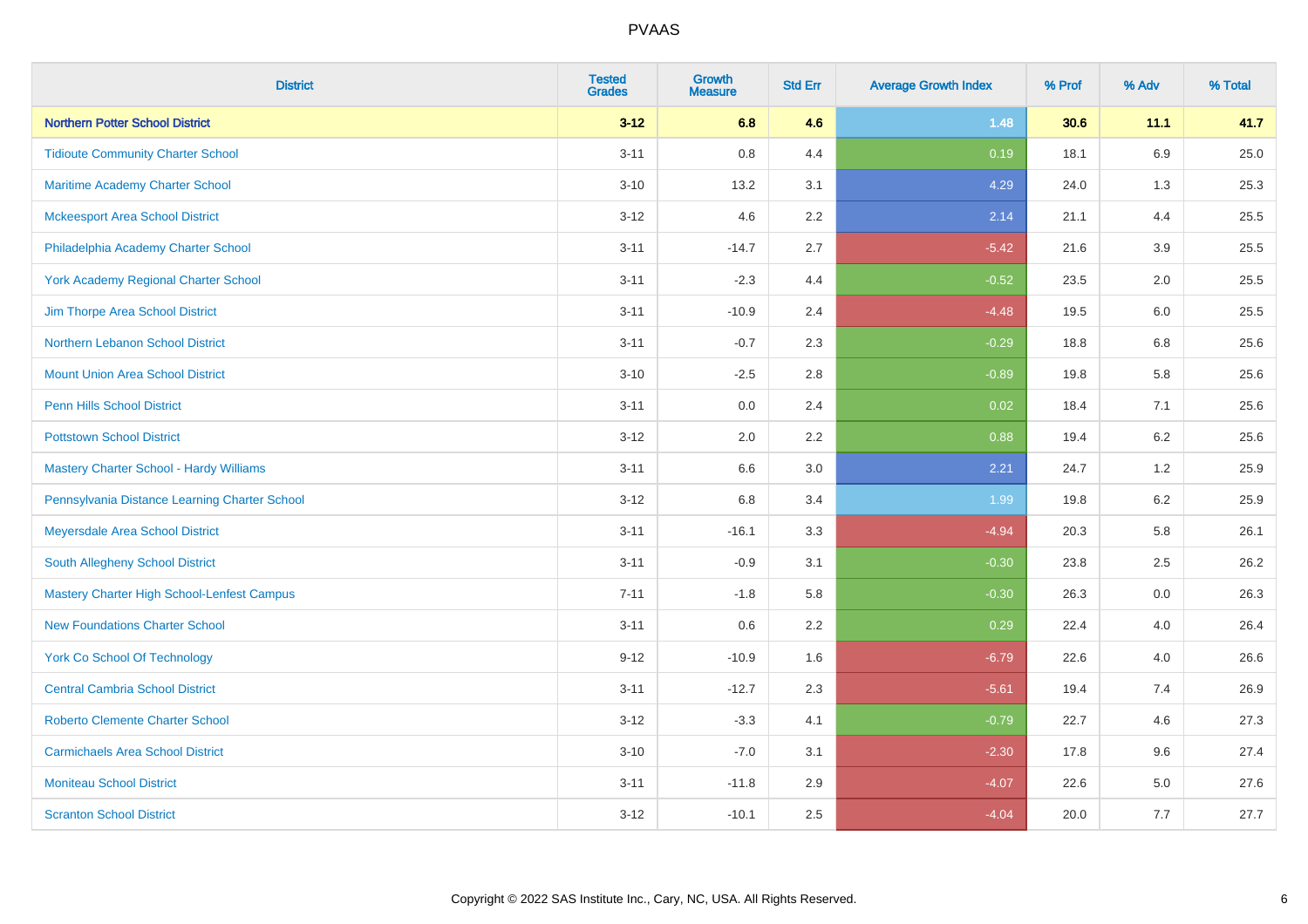| <b>District</b>                                   | <b>Tested</b><br><b>Grades</b> | <b>Growth</b><br><b>Measure</b> | <b>Std Err</b> | <b>Average Growth Index</b> | % Prof | % Adv   | % Total |
|---------------------------------------------------|--------------------------------|---------------------------------|----------------|-----------------------------|--------|---------|---------|
| <b>Northern Potter School District</b>            | $3 - 12$                       | 6.8                             | 4.6            | 1.48                        | 30.6   | 11.1    | 41.7    |
| Lehigh Valley Academy Regional Charter School     | $3 - 11$                       | $-5.9$                          | 3.0            | $-1.98$                     | 20.0   | 7.7     | 27.7    |
| <b>Northern Cambria School District</b>           | $3 - 11$                       | $-0.3$                          | 3.4            | $-0.09$                     | 26.5   | 1.2     | 27.7    |
| <b>Central Fulton School District</b>             | $3 - 11$                       | $-13.3$                         | 3.2            | $-4.20$                     | 18.1   | 9.7     | 27.8    |
| <b>Penns Manor Area School District</b>           | $3 - 12$                       | $-1.9$                          | 3.5            | $-0.55$                     | 24.2   | 3.8     | 28.0    |
| <b>Blairsville-Saltsburg School District</b>      | $3 - 11$                       | $-7.5$                          | 2.8            | $-2.67$                     | 20.1   | 8.2     | 28.3    |
| <b>Union School District</b>                      | $3 - 12$                       | 2.5                             | 3.7            | 0.69                        | 17.9   | 10.4    | 28.4    |
| <b>East Allegheny School District</b>             | $3 - 11$                       | $-6.4$                          | 3.0            | $-2.11$                     | 21.0   | 7.4     | 28.4    |
| <b>Susq-Cyber Charter School</b>                  | $9 - 11$                       | $-3.2$                          | 5.8            | $-0.54$                     | 23.8   | 4.8     | 28.6    |
| <b>Williamsport Area School District</b>          | $3 - 11$                       | $-11.7$                         | 1.4            | $-8.29$                     | 18.2   | 10.5    | 28.7    |
| <b>Conemaugh Valley School District</b>           | $3 - 12$                       | $-6.3$                          | 4.1            | $-1.54$                     | 23.7   | 5.1     | 28.8    |
| Ambridge Area School District                     | $3 - 12$                       | $-19.4$                         | 2.5            | $-7.64$                     | 23.2   | 5.6     | 28.9    |
| <b>Hanover Public School District</b>             | $3 - 11$                       | $-12.4$                         | 2.7            | $-4.50$                     | 22.7   | 6.2     | 28.9    |
| Pennsylvania Cyber Charter School                 | $3 - 11$                       | 0.6                             | 1.5            | 0.37                        | 20.8   | 8.1     | 28.9    |
| <b>Ferndale Area School District</b>              | $3 - 10$                       | $-1.1$                          | 4.1            | $-0.27$                     | 21.0   | 7.9     | 29.0    |
| <b>Westinghouse Arts Academy Charter School</b>   | $9 - 10$                       | $-6.0$                          | 3.3            | $-1.81$                     | 20.2   | $8.9\,$ | 29.1    |
| <b>Connellsville Area School District</b>         | $3 - 11$                       | $-5.3$                          | 2.0            | $-2.67$                     | 24.2   | 5.0     | 29.1    |
| <b>Environmental Charter School At Frick Park</b> | $3-9$                          | $-6.2$                          | 3.7            | $-1.67$                     | 25.9   | 3.4     | 29.3    |
| <b>Shamokin Area School District</b>              | $3 - 11$                       | $-2.6$                          | 2.5            | $-1.06$                     | 19.6   | 9.8     | 29.3    |
| <b>Dauphin County Technical School</b>            | $9 - 11$                       | $-3.9$                          | 2.3            | $-1.67$                     | 18.3   | 11.1    | 29.3    |
| <b>Hazleton Area School District</b>              | $3 - 11$                       | 6.0                             | 1.6            | 3.85                        | 20.5   | 9.0     | 29.5    |
| <b>Pottsville Area School District</b>            | $3 - 12$                       | $-4.9$                          | 2.1            | $-2.36$                     | 21.8   | 7.9     | 29.6    |
| <b>Mahanoy Area School District</b>               | $3 - 10$                       | $-3.4$                          | 3.1            | $-1.07$                     | 21.4   | 8.6     | 30.0    |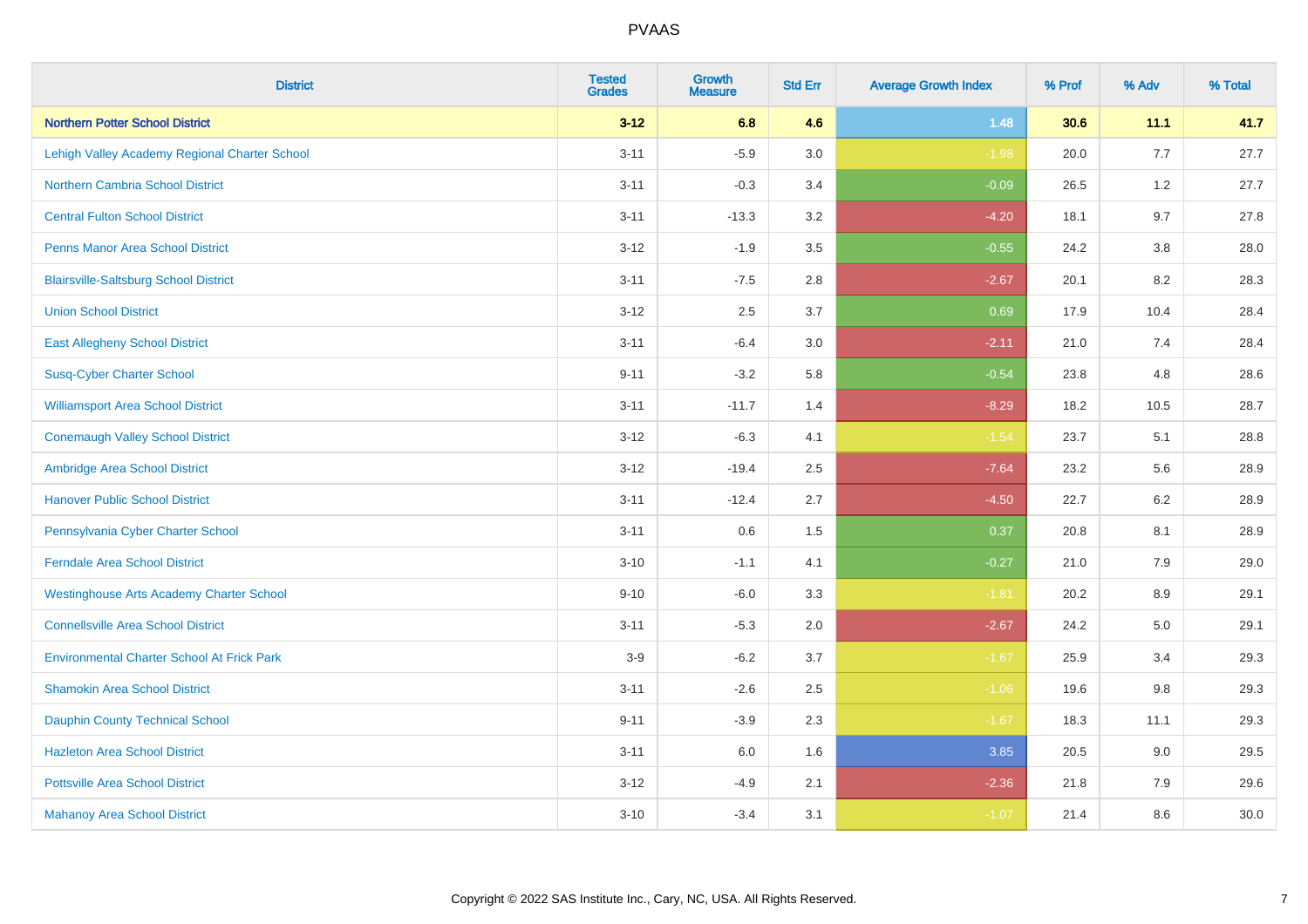| <b>District</b>                            | <b>Tested</b><br><b>Grades</b> | <b>Growth</b><br><b>Measure</b> | <b>Std Err</b> | <b>Average Growth Index</b> | % Prof | % Adv | % Total |
|--------------------------------------------|--------------------------------|---------------------------------|----------------|-----------------------------|--------|-------|---------|
| <b>Northern Potter School District</b>     | $3 - 12$                       | 6.8                             | 4.6            | 1.48                        | 30.6   | 11.1  | 41.7    |
| Insight PA Cyber Charter School            | $3 - 11$                       | $-9.4$                          | 5.8            | $-1.62$                     | 25.6   | 4.6   | 30.2    |
| <b>Carbondale Area School District</b>     | $3 - 10$                       | $-2.8$                          | 3.2            | $-0.87$                     | 27.5   | 2.9   | 30.4    |
| <b>Brownsville Area School District</b>    | $3 - 12$                       | 3.9                             | 3.8            | 1.04                        | 22.0   | 8.5   | 30.5    |
| <b>Trinity Area School District</b>        | $3 - 11$                       | $-8.7$                          | 1.8            | $-4.87$                     | 20.9   | 9.8   | 30.8    |
| <b>East Lycoming School District</b>       | $3 - 11$                       | $-10.9$                         | 2.1            | $-5.08$                     | 22.5   | 8.2   | 30.8    |
| Jeannette City School District             | $3 - 11$                       | $-0.7$                          | 3.4            | $-0.20$                     | 26.8   | 4.1   | 30.9    |
| <b>Bristol Borough School District</b>     | $3 - 12$                       | $-5.9$                          | 2.9            | $-2.00$                     | 27.8   | 3.3   | 31.1    |
| Lackawanna Trail School District           | $3 - 10$                       | $-11.0$                         | 3.3            | $-3.35$                     | 13.1   | 18.0  | 31.2    |
| <b>Freedom Area School District</b>        | $3 - 11$                       | $-6.3$                          | 3.1            | $-2.04$                     | 22.9   | 8.4   | 31.3    |
| <b>Wyoming Valley West School District</b> | $3 - 11$                       | $-5.5$                          | 2.3            | $-2.38$                     | 22.2   | 9.2   | 31.4    |
| <b>Monessen City School District</b>       | $3 - 10$                       | $-3.9$                          | 5.6            | $-0.69$                     | 21.0   | 10.5  | 31.6    |
| <b>Bethlehem Area School District</b>      | $3 - 11$                       | $-4.5$                          | 1.1            | $-3.91$                     | 20.4   | 11.3  | 31.7    |
| North Schuylkill School District           | $3 - 11$                       | $-4.7$                          | 2.2            | $-2.16$                     | 20.2   | 11.7  | 31.9    |
| Susquehanna Township School District       | $3 - 12$                       | 3.9                             | 2.7            | 1.45                        | 19.0   | 13.1  | 32.0    |
| <b>Juniata Valley School District</b>      | $3 - 11$                       | 1.6                             | 3.2            | 0.51                        | 23.1   | 9.4   | 32.5    |
| <b>Cheltenham School District</b>          | $3 - 11$                       | $-17.6$                         | 2.0            | $-8.74$                     | 24.4   | 8.3   | 32.6    |
| <b>Wattsburg Area School District</b>      | $3 - 11$                       | 1.0                             | 2.7            | 0.36                        | 20.4   | 12.4  | 32.7    |
| <b>West York Area School District</b>      | $3 - 12$                       | $-9.8$                          | 2.7            | $-3.57$                     | 21.9   | 10.9  | 32.8    |
| <b>Corry Area School District</b>          | $3 - 11$                       | $-6.8$                          | 2.3            | $-3.01$                     | 24.0   | 8.8   | 32.8    |
| <b>Chartiers-Houston School District</b>   | $3 - 10$                       | $-16.5$                         | 3.5            | $-4.79$                     | 26.3   | 6.6   | 32.9    |
| <b>Carlynton School District</b>           | $3 - 11$                       | $-2.0$                          | 3.2            | $-0.62$                     | 27.9   | 5.2   | 33.1    |
| <b>Forbes Road School District</b>         | $3 - 11$                       | $-11.5$                         | 4.7            | $-2.43$                     | 23.1   | 10.3  | 33.3    |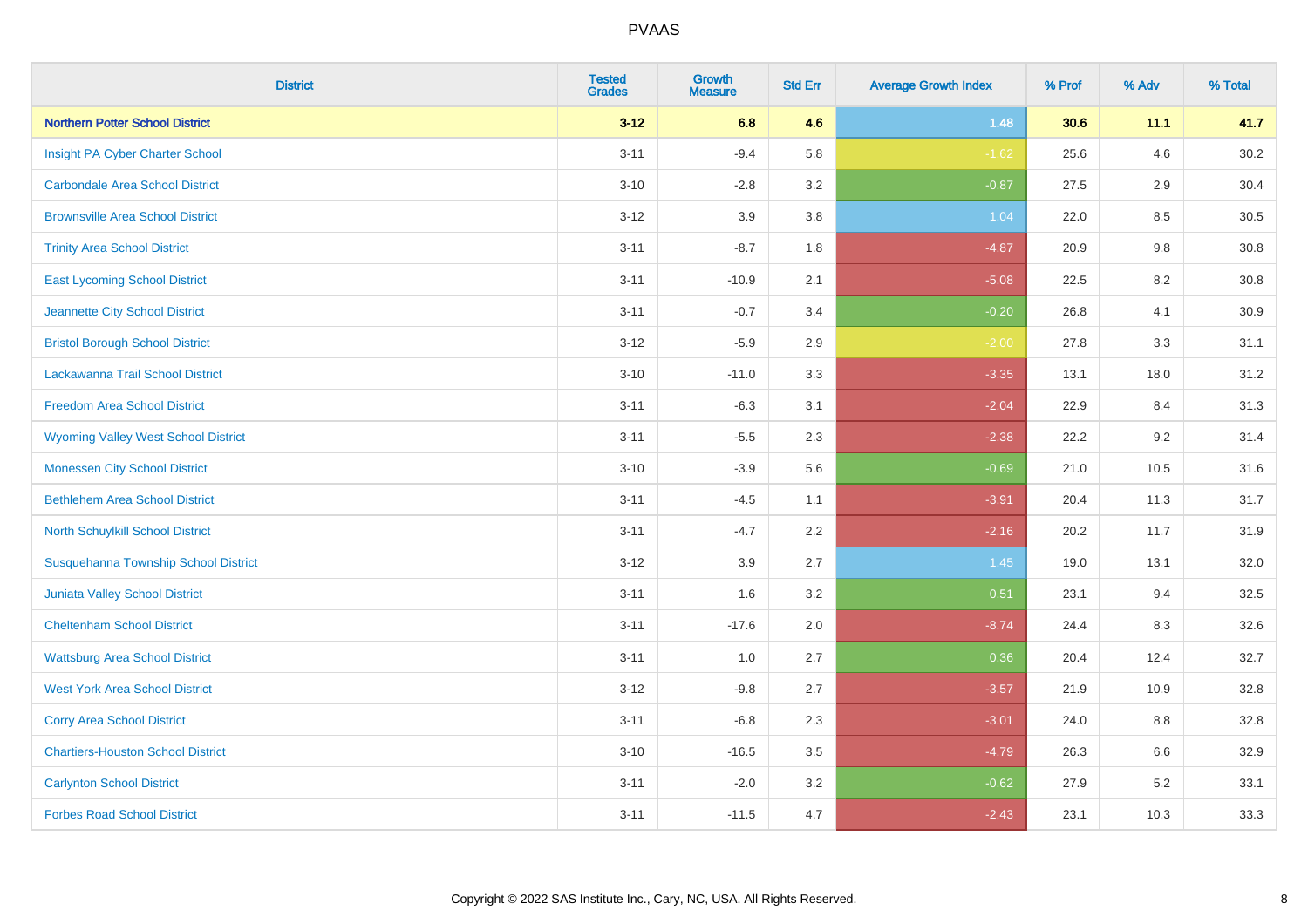| <b>District</b>                                | <b>Tested</b><br><b>Grades</b> | <b>Growth</b><br><b>Measure</b> | <b>Std Err</b> | <b>Average Growth Index</b> | % Prof | % Adv | % Total |
|------------------------------------------------|--------------------------------|---------------------------------|----------------|-----------------------------|--------|-------|---------|
| <b>Northern Potter School District</b>         | $3 - 12$                       | 6.8                             | 4.6            | 1.48                        | 30.6   | 11.1  | 41.7    |
| <b>Titusville Area School District</b>         | $3 - 11$                       | $-5.0$                          | 2.5            | $-1.98$                     | 26.5   | 6.8   | 33.3    |
| Harmony Area School District                   | $3 - 10$                       | $-5.7$                          | 5.0            | $-1.13$                     | 33.3   | 0.0   | 33.3    |
| <b>Berwick Area School District</b>            | $3 - 11$                       | $-6.9$                          | 2.4            | $-2.84$                     | 22.3   | 11.5  | 33.8    |
| Schuylkill Haven Area School District          | $3 - 11$                       | $-5.3$                          | 2.7            | $-1.96$                     | 22.2   | 11.6  | 33.8    |
| <b>Forest Area School District</b>             | $3 - 11$                       | $-1.8$                          | 4.7            | $-0.37$                     | 18.9   | 15.1  | 34.0    |
| <b>Interboro School District</b>               | $3 - 12$                       | $-8.4$                          | 2.0            | $-4.27$                     | 27.6   | 6.4   | 34.1    |
| <b>Milton Area School District</b>             | $3 - 11$                       | $-10.1$                         | 2.5            | $-4.04$                     | 23.0   | 11.3  | 34.2    |
| <b>Marion Center Area School District</b>      | $3 - 10$                       | 0.8                             | 2.9            | 0.27                        | 23.3   | 11.1  | 34.4    |
| <b>Millersburg Area School District</b>        | $3 - 11$                       | $-6.6$                          | 3.4            | $-1.92$                     | 24.1   | 10.3  | 34.5    |
| Lehigh Valley Charter High School For The Arts | $9 - 10$                       | $-11.8$                         | 2.5            | $-4.76$                     | 28.9   | 5.7   | 34.6    |
| <b>Tulpehocken Area School District</b>        | $3 - 12$                       | 1.0                             | 4.9            | 0.20                        | 11.5   | 23.1  | 34.6    |
| Jefferson-Morgan School District               | $3 - 10$                       | $-12.0$                         | 3.9            | $-3.09$                     | 28.6   | 6.1   | 34.7    |
| <b>Forest City Regional School District</b>    | $3 - 12$                       | $-1.2$                          | 3.6            | $-0.33$                     | 26.5   | 8.2   | 34.7    |
| <b>Towanda Area School District</b>            | $3 - 11$                       | $-4.0$                          | 2.6            | $-1.52$                     | 24.8   | 9.9   | 34.8    |
| <b>Southern Fulton School District</b>         | $3 - 11$                       | $-5.1$                          | 4.0            | $-1.29$                     | 21.7   | 13.0  | 34.8    |
| <b>Bensalem Township School District</b>       | $3 - 11$                       | 1.0                             | 1.6            | 0.63                        | 24.3   | 10.7  | 34.9    |
| <b>Eastern Lebanon County School District</b>  | $3 - 11$                       | 4.0                             | 2.1            | 1.89                        | 23.5   | 11.5  | 35.0    |
| East Stroudsburg Area School District          | $3 - 11$                       | $-4.9$                          | 1.4            | $-3.38$                     | 22.7   | 12.5  | 35.2    |
| <b>Cranberry Area School District</b>          | $3 - 12$                       | $-0.9$                          | 3.1            | $-0.29$                     | 25.5   | 9.7   | 35.2    |
| <b>Commodore Perry School District</b>         | $3 - 11$                       | $-10.4$                         | 4.5            | $-2.30$                     | 29.4   | 5.9   | 35.3    |
| <b>Ellwood City Area School District</b>       | $3 - 11$                       | $-12.5$                         | 3.1            | $-4.00$                     | 26.7   | 8.7   | 35.4    |
| <b>Laurel Highlands School District</b>        | $3 - 11$                       | $-3.8$                          | 2.3            | $-1.63$                     | 20.9   | 14.6  | 35.4    |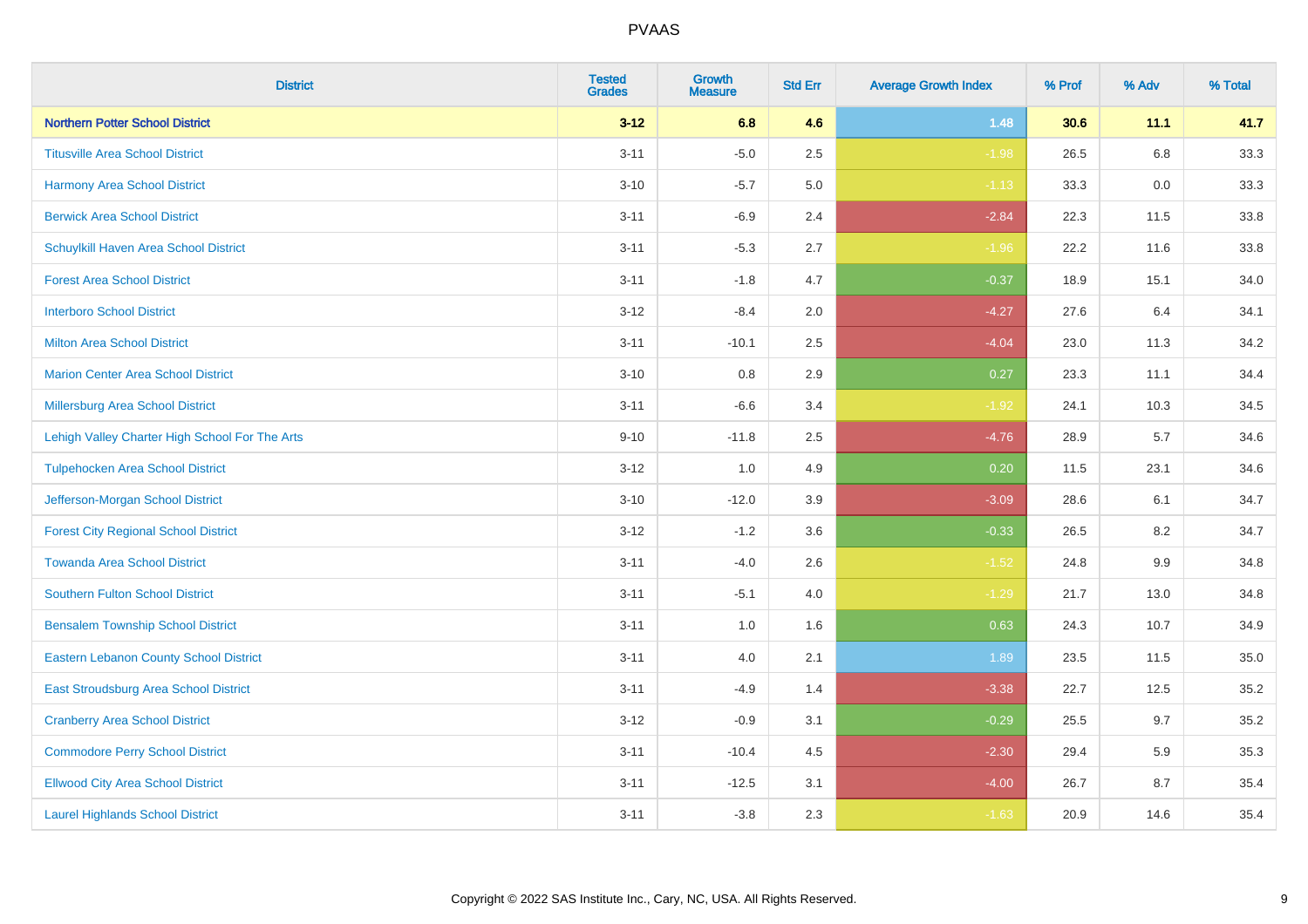| <b>District</b>                           | <b>Tested</b><br><b>Grades</b> | <b>Growth</b><br><b>Measure</b> | <b>Std Err</b> | <b>Average Growth Index</b> | % Prof | % Adv | % Total |
|-------------------------------------------|--------------------------------|---------------------------------|----------------|-----------------------------|--------|-------|---------|
| <b>Northern Potter School District</b>    | $3 - 12$                       | 6.8                             | 4.6            | 1.48                        | 30.6   | 11.1  | 41.7    |
| <b>Northeast Bradford School District</b> | $3 - 10$                       | $-5.0$                          | 3.7            | $-1.35$                     | 30.6   | 4.8   | 35.5    |
| <b>Somerset Area School District</b>      | $3 - 11$                       | $-7.6$                          | 2.4            | $-3.17$                     | 21.0   | 14.5  | 35.5    |
| <b>Upper Darby School District</b>        | $3 - 12$                       | 11.2                            | 1.4            | 8.28                        | 23.8   | 11.8  | 35.6    |
| <b>Panther Valley School District</b>     | $3-12$                         | $-13.3$                         | 3.2            | $-4.10$                     | 31.5   | 4.1   | 35.6    |
| <b>Centennial School District</b>         | $3 - 10$                       | 1.5                             | 1.5            | 0.98                        | 23.6   | 12.4  | 36.0    |
| <b>Brentwood Borough School District</b>  | $3 - 11$                       | 1.3                             | 3.0            | 0.44                        | 20.2   | 16.0  | 36.2    |
| <b>Mercer Area School District</b>        | $3 - 11$                       | 2.2                             | 3.1            | 0.70                        | 24.4   | 11.8  | 36.2    |
| <b>Mid Valley School District</b>         | $3 - 10$                       | $-11.1$                         | 2.7            | $-4.07$                     | 28.3   | 8.1   | 36.4    |
| <b>Reynolds School District</b>           | $3 - 10$                       | $-3.0$                          | 3.5            | $-0.87$                     | 27.3   | 9.1   | 36.4    |
| <b>Warren County School District</b>      | $3 - 11$                       | $-0.1$                          | 1.6            | $-0.06$                     | 26.7   | 9.7   | 36.4    |
| <b>Franklin Area School District</b>      | $3 - 11$                       | $-3.7$                          | 2.6            | $-1.43$                     | 30.5   | 5.9   | 36.4    |
| <b>Big Spring School District</b>         | $3 - 11$                       | $-9.8$                          | 2.3            | $-4.32$                     | 23.6   | 12.9  | 36.5    |
| <b>Montgomery Area School District</b>    | $3 - 11$                       | $-5.8$                          | 3.2            | $-1.83$                     | 25.0   | 11.5  | 36.5    |
| Southern Tioga School District            | $3 - 11$                       | $-0.1$                          | 2.8            | $-0.03$                     | 26.3   | 10.3  | 36.6    |
| <b>Greenville Area School District</b>    | $3 - 11$                       | $-13.2$                         | 3.0            | $-4.45$                     | 32.1   | 4.6   | 36.7    |
| <b>Canton Area School District</b>        | $3 - 11$                       | 8.4                             | 2.9            | 2.92                        | 13.8   | 23.0  | 36.8    |
| <b>Bethlehem-Center School District</b>   | $3 - 10$                       | 2.1                             | 3.5            | 0.59                        | 32.3   | 4.6   | 36.9    |
| <b>Salisbury Township School District</b> | $3 - 11$                       | 5.8                             | 3.6            | 1.62                        | 24.4   | 12.6  | 37.0    |
| <b>Ringgold School District</b>           | $3 - 11$                       | 2.9                             | 2.2            | 1.32                        | 23.8   | 13.3  | 37.1    |
| <b>Minersville Area School District</b>   | $3 - 11$                       | $-2.9$                          | 3.4            | $-0.86$                     | 27.4   | 9.7   | 37.1    |
| <b>Conneaut School District</b>           | $3-12$                         | $-2.3$                          | 2.6            | $-0.91$                     | 27.4   | 9.7   | 37.1    |
| <b>Easton Area School District</b>        | $3 - 12$                       | 6.3                             | 1.3            | 4.91                        | 24.1   | 13.0  | 37.1    |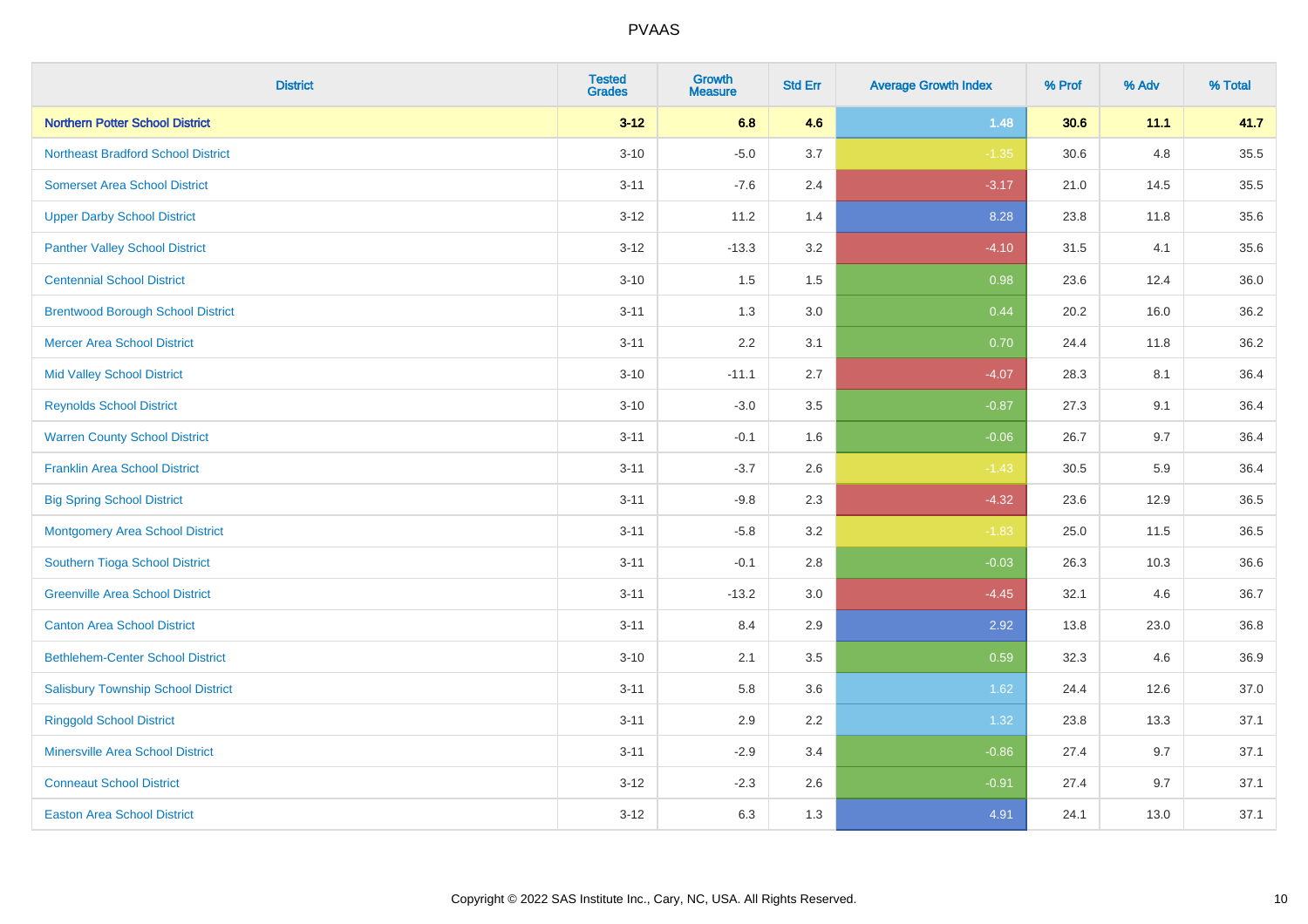| <b>District</b>                            | <b>Tested</b><br><b>Grades</b> | <b>Growth</b><br><b>Measure</b> | <b>Std Err</b> | <b>Average Growth Index</b> | % Prof | % Adv   | % Total |
|--------------------------------------------|--------------------------------|---------------------------------|----------------|-----------------------------|--------|---------|---------|
| <b>Northern Potter School District</b>     | $3 - 12$                       | 6.8                             | 4.6            | 1.48                        | 30.6   | 11.1    | 41.7    |
| <b>Butler Area School District</b>         | $3 - 11$                       | $-14.1$                         | $1.5\,$        | $-9.60$                     | 26.4   | 11.1    | 37.5    |
| <b>Moshannon Valley School District</b>    | $3 - 10$                       | $-5.1$                          | 4.6            | $-1.12$                     | 25.0   | 12.5    | 37.5    |
| <b>Deer Lakes School District</b>          | $3 - 11$                       | $-10.0$                         | 2.5            | $-4.02$                     | 27.7   | $9.9\,$ | 37.6    |
| Southern Huntingdon County School District | $3 - 11$                       | $-5.9$                          | 3.4            | $-1.76$                     | 32.8   | 4.9     | 37.7    |
| <b>Riverside School District</b>           | $3 - 11$                       | $-6.2$                          | 2.7            | $-2.33$                     | 20.8   | 17.0    | 37.7    |
| <b>Yough School District</b>               | $3 - 10$                       | $-6.2$                          | 2.7            | $-2.27$                     | 28.9   | 8.8     | 37.7    |
| <b>Port Allegany School District</b>       | $3 - 11$                       | 6.5                             | 3.7            | 1.74                        | 26.4   | 11.3    | 37.7    |
| <b>Wellsboro Area School District</b>      | $3 - 11$                       | $-6.3$                          | 3.0            | $-2.08$                     | 24.4   | 13.4    | 37.8    |
| <b>Elk Lake School District</b>            | $3 - 11$                       | $-6.1$                          | 2.9            | $-2.12$                     | 26.3   | 11.6    | 37.9    |
| <b>Governor Mifflin School District</b>    | $3 - 11$                       | $-4.4$                          | 1.6            | $-2.69$                     | 30.3   | 7.7     | 38.0    |
| <b>Cambria Heights School District</b>     | $3 - 10$                       | $-6.2$                          | 2.9            | $-2.11$                     | 25.0   | 13.0    | 38.0    |
| <b>Chartiers Valley School District</b>    | $3 - 11$                       | $-9.1$                          | 2.1            | $-4.23$                     | 20.7   | 17.4    | 38.0    |
| <b>Central Dauphin School District</b>     | $3 - 11$                       | $-5.2$                          | 1.2            | $-4.24$                     | 29.3   | 8.7     | 38.0    |
| <b>Charleroi School District</b>           | $3 - 11$                       | $-4.3$                          | 2.7            | $-1.55$                     | 22.2   | 15.9    | 38.1    |
| <b>Bucks County Technical High School</b>  | $9 - 10$                       | $-2.9$                          | 2.2            | $-1.29$                     | 27.7   | 10.4    | 38.2    |
| Catasauqua Area School District            | $3 - 12$                       | $-7.3$                          | 2.8            | $-2.58$                     | 27.1   | 11.2    | 38.3    |
| <b>Bangor Area School District</b>         | $3 - 12$                       | $-1.2$                          | 2.0            | $-0.60$                     | 25.8   | 12.7    | 38.5    |
| <b>Southeastern Greene School District</b> | $3 - 10$                       | $-2.3$                          | 4.4            | $-0.53$                     | 29.0   | 9.7     | 38.7    |
| Philipsburg-Osceola Area School District   | $3 - 11$                       | 4.1                             | 3.0            | 1.37                        | 22.5   | 16.2    | 38.8    |
| <b>Pottsgrove School District</b>          | $3 - 11$                       | $-5.5$                          | 2.0            | $-2.78$                     | 28.6   | 10.3    | 38.8    |
| Salisbury-Elk Lick School District         | $3 - 11$                       | $-8.4$                          | 5.8            | $-1.45$                     | 33.3   | 5.6     | 38.9    |
| <b>Blue Ridge School District</b>          | $3 - 11$                       | 8.3                             | 3.7            | 2.24                        | 29.6   | 9.3     | 38.9    |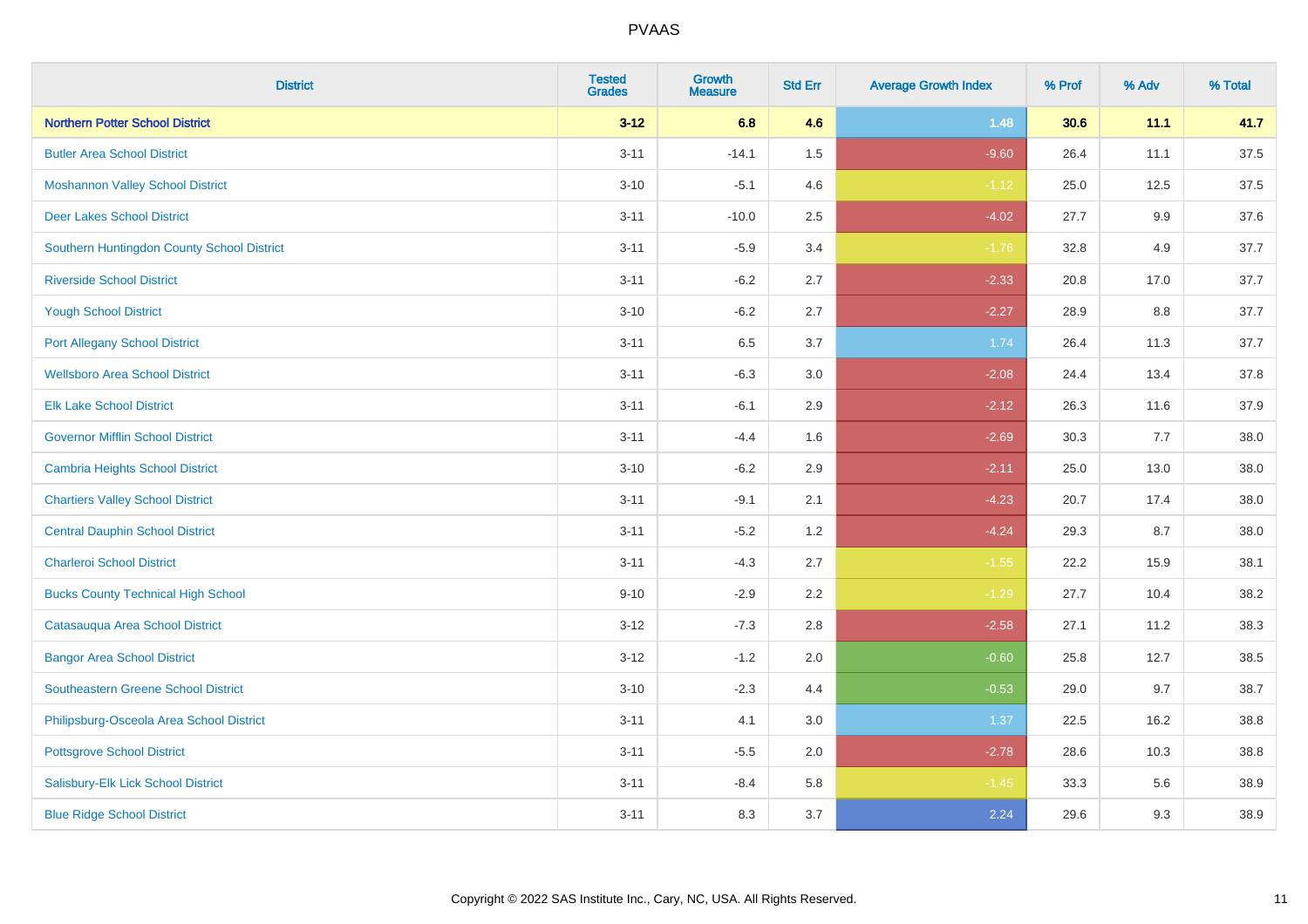| <b>District</b>                               | <b>Tested</b><br><b>Grades</b> | <b>Growth</b><br><b>Measure</b> | <b>Std Err</b> | <b>Average Growth Index</b> | % Prof | % Adv | % Total |
|-----------------------------------------------|--------------------------------|---------------------------------|----------------|-----------------------------|--------|-------|---------|
| <b>Northern Potter School District</b>        | $3 - 12$                       | 6.8                             | 4.6            | 1.48                        | 30.6   | 11.1  | 41.7    |
| <b>Pleasant Valley School District</b>        | $3 - 11$                       | $-3.3$                          | 1.8            | $-1.80$                     | 28.5   | 10.4  | 39.0    |
| <b>Uniontown Area School District</b>         | $3 - 11$                       | $-2.8$                          | 3.1            | $-0.91$                     | 31.7   | 7.3   | 39.0    |
| <b>Forest Hills School District</b>           | $3 - 11$                       | 1.8                             | 2.5            | 0.71                        | 28.8   | 10.3  | 39.1    |
| <b>Penn-Delco School District</b>             | $3 - 11$                       | 1.3                             | 1.8            | 0.75                        | 26.5   | 12.6  | 39.1    |
| <b>Shikellamy School District</b>             | $3 - 10$                       | $-8.3$                          | 2.4            | $-3.42$                     | 20.8   | 18.5  | 39.2    |
| Selinsgrove Area School District              | $3 - 12$                       | $-5.7$                          | 2.1            | $-2.74$                     | 25.4   | 13.9  | 39.2    |
| <b>Troy Area School District</b>              | $3 - 10$                       | $-4.7$                          | 3.2            | $-1.46$                     | 22.8   | 16.5  | 39.2    |
| Northern Lehigh School District               | $3 - 12$                       | 6.1                             | 2.5            | 2.42                        | 21.4   | 18.0  | 39.3    |
| <b>Chambersburg Area School District</b>      | $3 - 11$                       | $-5.6$                          | 1.3            | $-4.42$                     | 24.2   | 15.2  | 39.4    |
| <b>Cameron County School District</b>         | $3-12$                         | $-5.0$                          | 4.4            | $-1.12$                     | 34.9   | 4.8   | 39.7    |
| <b>Ligonier Valley School District</b>        | $3 - 11$                       | $-10.8$                         | 3.1            | $-3.43$                     | 34.1   | 5.8   | 39.9    |
| <b>Tri-Valley School District</b>             | $3 - 10$                       | $-2.7$                          | 3.9            | $-0.69$                     | 31.0   | 9.5   | 40.5    |
| <b>Union City Area School District</b>        | $3 - 12$                       | $-8.7$                          | 3.3            | $-2.59$                     | 29.7   | 10.9  | 40.6    |
| <b>Susquehanna Community School District</b>  | $3 - 11$                       | $-4.5$                          | 3.8            | $-1.19$                     | 31.9   | 8.8   | 40.7    |
| <b>Derry Area School District</b>             | $3 - 11$                       | $-11.8$                         | 2.6            | $-4.53$                     | 34.8   | 6.1   | 40.9    |
| Lehigh Career & Technical Institute           | $10 - 12$                      | $-0.7$                          | 6.3            | $-0.11$                     | 36.4   | 4.6   | 40.9    |
| <b>Keystone Oaks School District</b>          | $3 - 11$                       | $-7.2$                          | 2.3            | $-3.14$                     | 30.0   | 11.1  | 41.0    |
| <b>Weatherly Area School District</b>         | $3 - 11$                       | $-5.8$                          | 4.0            | $-1.44$                     | 32.1   | 8.9   | 41.1    |
| <b>Shanksville-Stonycreek School District</b> | $3 - 10$                       | $-8.6$                          | 5.5            | $-1.55$                     | 17.6   | 23.5  | 41.2    |
| <b>Kiski Area School District</b>             | $3 - 11$                       | $-4.0$                          | 2.0            | $-1.99$                     | 23.1   | 18.2  | 41.3    |
| <b>Purchase Line School District</b>          | $3-12$                         | 4.3                             | 3.3            | 1.30                        | 32.3   | 9.0   | 41.4    |
| <b>Pittston Area School District</b>          | $3 - 11$                       | $-8.2$                          | 2.2            | $-3.75$                     | 26.7   | 14.8  | 41.5    |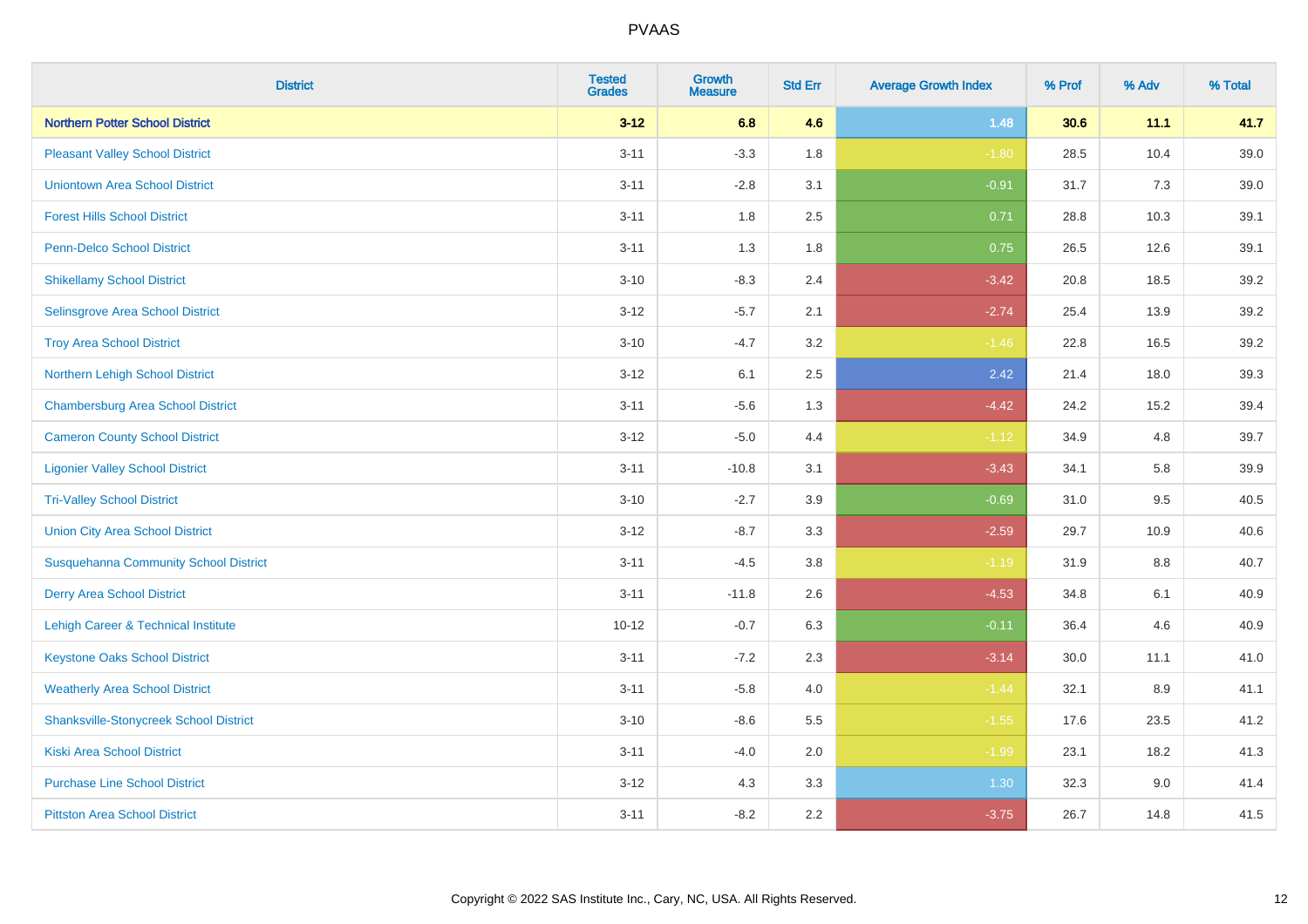| <b>District</b>                                    | <b>Tested</b><br><b>Grades</b> | <b>Growth</b><br><b>Measure</b> | <b>Std Err</b> | <b>Average Growth Index</b> | % Prof | % Adv | % Total |
|----------------------------------------------------|--------------------------------|---------------------------------|----------------|-----------------------------|--------|-------|---------|
| <b>Northern Potter School District</b>             | $3 - 12$                       | 6.8                             | 4.6            | 1.48                        | 30.6   | 11.1  | 41.7    |
| <b>Wyoming Area School District</b>                | $3 - 10$                       | $-5.5$                          | 2.5            | $-2.21$                     | 32.0   | 9.6   | 41.6    |
| <b>West Middlesex Area School District</b>         | $3 - 10$                       | $-7.4$                          | 3.5            | $-2.11$                     | 32.0   | 9.6   | 41.6    |
| <b>Northern Potter School District</b>             | $3 - 12$                       | 6.8                             | 4.6            | 1.48                        | 30.6   | 11.1  | 41.7    |
| <b>Old Forge School District</b>                   | $3 - 12$                       | $-11.3$                         | 3.1            | $-3.62$                     | 28.6   | 13.2  | 41.8    |
| <b>School Lane Charter School</b>                  | $3 - 11$                       | 2.6                             | 3.6            | 0.72                        | 23.1   | 18.7  | 41.8    |
| <b>Keystone Central School District</b>            | $3 - 11$                       | 3.6                             | 1.8            | 2.04                        | 27.1   | 14.6  | 41.8    |
| <b>Juniata County School District</b>              | $3 - 12$                       | 7.7                             | 2.0            | 3.81                        | 22.9   | 18.9  | 41.8    |
| <b>Collegium Charter School</b>                    | $3 - 10$                       | 21.2                            | 2.6            | 8.18                        | 25.4   | 16.4  | 41.8    |
| Northern Tioga School District                     | $3 - 12$                       | 6.8                             | 2.6            | 2.64                        | 25.0   | 16.9  | 41.9    |
| <b>Neshannock Township School District</b>         | $3 - 10$                       | $-12.5$                         | 2.7            | $-4.73$                     | 29.0   | 13.0  | 42.0    |
| <b>Mount Pleasant Area School District</b>         | $3 - 11$                       | $-5.4$                          | 2.3            | $-2.37$                     | 33.3   | 8.7   | 42.0    |
| <b>Oxford Area School District</b>                 | $3 - 11$                       | $-3.1$                          | 1.8            | $-1.77$                     | 27.5   | 14.5  | 42.0    |
| <b>Avella Area School District</b>                 | $3 - 12$                       | 1.6                             | 4.7            | 0.34                        | 34.8   | 7.2   | 42.0    |
| <b>Grove City Area School District</b>             | $3 - 12$                       | $-8.8$                          | 2.3            | $-3.89$                     | 25.6   | 16.4  | 42.0    |
| <b>Crawford Central School District</b>            | $3 - 11$                       | 5.7                             | 2.1            | 2.71                        | 26.4   | 15.8  | 42.1    |
| Oil City Area School District                      | $3 - 11$                       | 8.6                             | 2.4            | 3.56                        | 29.1   | 13.1  | 42.2    |
| <b>Solanco School District</b>                     | $3 - 11$                       | 2.2                             | 1.8            | 1.18                        | 27.2   | 15.0  | 42.3    |
| <b>Northgate School District</b>                   | $3 - 11$                       | $-3.0$                          | 3.4            | $-0.85$                     | 35.6   | 6.8   | 42.4    |
| <b>Commonwealth Charter Academy Charter School</b> | $3 - 10$                       | 4.2                             | 1.6            | 2.68                        | 27.0   | 15.6  | 42.5    |
| <b>Conrad Weiser Area School District</b>          | $3 - 11$                       | 7.1                             | 2.1            | 3.34                        | 28.2   | 14.4  | 42.6    |
| <b>New Brighton Area School District</b>           | $3 - 11$                       | $-2.1$                          | 3.2            | $-0.65$                     | 31.5   | 11.1  | 42.6    |
| <b>Central Greene School District</b>              | $3 - 11$                       | $-0.4$                          | 2.5            | $-0.15$                     | 27.8   | 14.8  | 42.6    |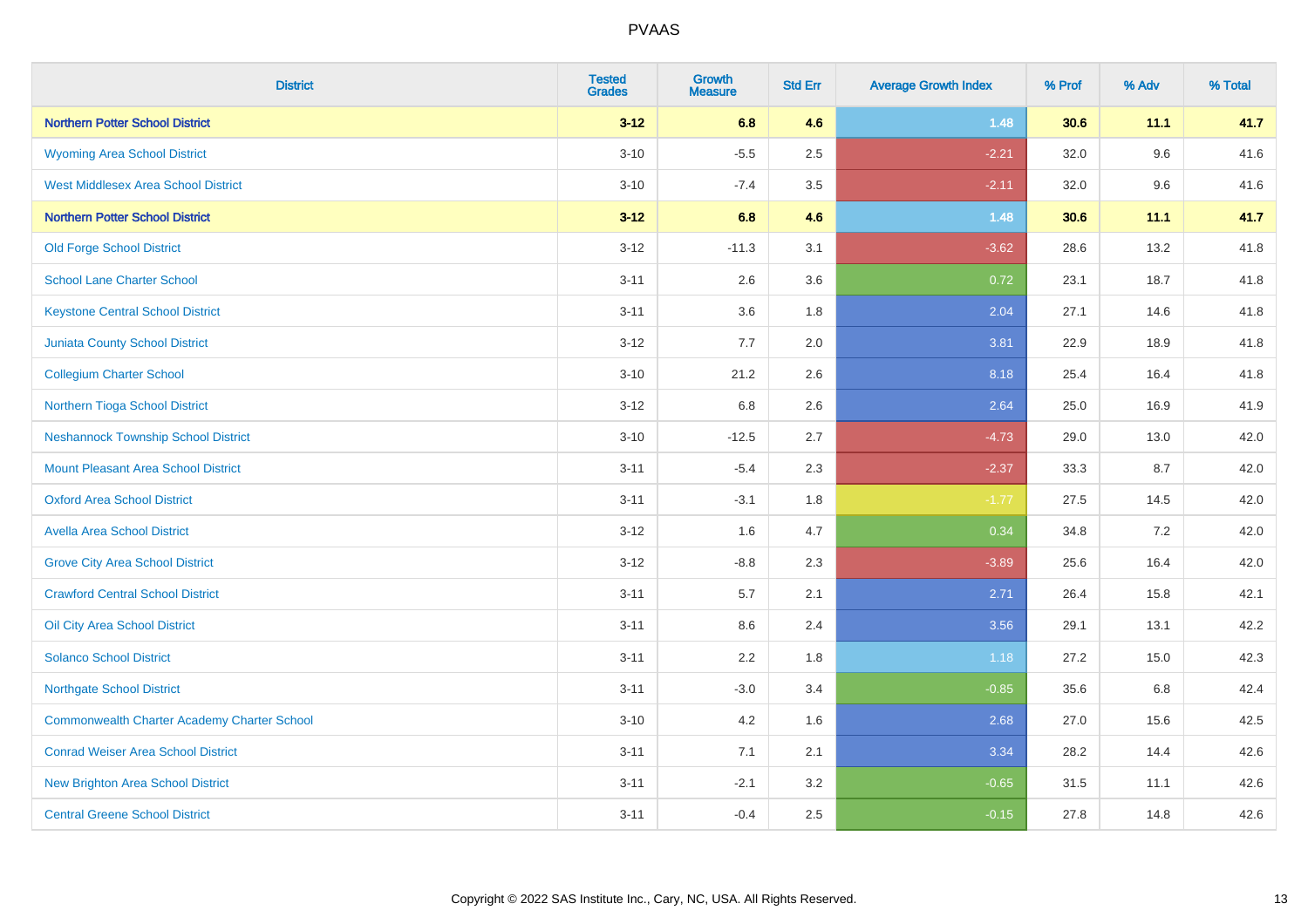| <b>District</b>                             | <b>Tested</b><br><b>Grades</b> | <b>Growth</b><br><b>Measure</b> | <b>Std Err</b> | <b>Average Growth Index</b> | % Prof | % Adv | % Total |
|---------------------------------------------|--------------------------------|---------------------------------|----------------|-----------------------------|--------|-------|---------|
| <b>Northern Potter School District</b>      | $3 - 12$                       | 6.8                             | 4.6            | 1.48                        | 30.6   | 11.1  | 41.7    |
| Leechburg Area School District              | $3 - 11$                       | 7.0                             | 3.9            | 1.79                        | 37.7   | 4.9   | 42.6    |
| <b>Ridley School District</b>               | $3 - 12$                       | 0.3                             | 1.6            | 0.21                        | 32.0   | 10.7  | 42.6    |
| <b>Kennett Consolidated School District</b> | $3 - 11$                       | $-10.4$                         | 1.7            | $-6.27$                     | 28.7   | 14.0  | 42.7    |
| <b>Exeter Township School District</b>      | $3 - 11$                       | $-1.0$                          | 1.7            | $-0.58$                     | 27.2   | 15.6  | 42.8    |
| Altoona Area School District                | $3 - 12$                       | 0.1                             | 1.5            | 0.07                        | 29.0   | 13.8  | 42.8    |
| <b>West Greene School District</b>          | $3 - 11$                       | $-8.1$                          | 3.9            | $-2.08$                     | 31.0   | 11.9  | 42.9    |
| <b>Union Area School District</b>           | $3 - 11$                       | $-6.5$                          | 3.8            | $-1.70$                     | 30.6   | 12.2  | 42.9    |
| <b>Millville Area School District</b>       | $3 - 12$                       | $-5.6$                          | 4.4            | $-1.26$                     | 31.4   | 11.4  | 42.9    |
| <b>Highlands School District</b>            | $3 - 11$                       | $-1.3$                          | 2.3            | $-0.55$                     | 32.6   | 10.5  | 43.0    |
| Northern Bedford County School District     | $3 - 11$                       | $-2.3$                          | 3.3            | $-0.69$                     | 26.2   | 16.9  | 43.1    |
| <b>Penn Cambria School District</b>         | $3 - 11$                       | $-4.5$                          | 2.4            | $-1.86$                     | 27.3   | 15.8  | 43.2    |
| <b>Octorara Area School District</b>        | $3 - 11$                       | $-7.5$                          | 3.2            | $-2.35$                     | 26.1   | 17.0  | 43.2    |
| <b>Allegheny Valley School District</b>     | $3 - 11$                       | $-1.9$                          | 3.9            | $-0.48$                     | 31.8   | 11.4  | 43.2    |
| Southern Columbia Area School District      | $3 - 11$                       | $-8.5$                          | 3.0            | $-2.83$                     | 30.5   | 12.8  | 43.3    |
| <b>Apollo-Ridge School District</b>         | $3-12$                         | 9.5                             | 3.0            | 3.23                        | 34.0   | 9.4   | 43.4    |
| <b>Lakeland School District</b>             | $3 - 11$                       | 13.3                            | 2.8            | 4.80                        | 22.2   | 21.2  | 43.4    |
| <b>Northwest Area School District</b>       | $3 - 10$                       | $-3.2$                          | 3.3            | $-0.97$                     | 30.4   | 13.0  | 43.5    |
| Hamburg Area School District                | $3 - 11$                       | 0.6                             | 2.4            | 0.25                        | 28.0   | 15.5  | 43.6    |
| <b>Bentworth School District</b>            | $3 - 11$                       | 7.0                             | 3.0            | 2.36                        | 26.6   | 17.0  | 43.6    |
| <b>Greensburg Salem School District</b>     | $3 - 11$                       | $-6.9$                          | 2.2            | $-3.06$                     | 30.3   | 13.3  | 43.6    |
| <b>Austin Area School District</b>          | $3 - 11$                       | 2.6                             | 6.0            | 0.43                        | 25.0   | 18.8  | 43.8    |
| <b>Pine Grove Area School District</b>      | $3 - 11$                       | $-1.1$                          | 3.0            | $-0.36$                     | 29.5   | 14.3  | 43.8    |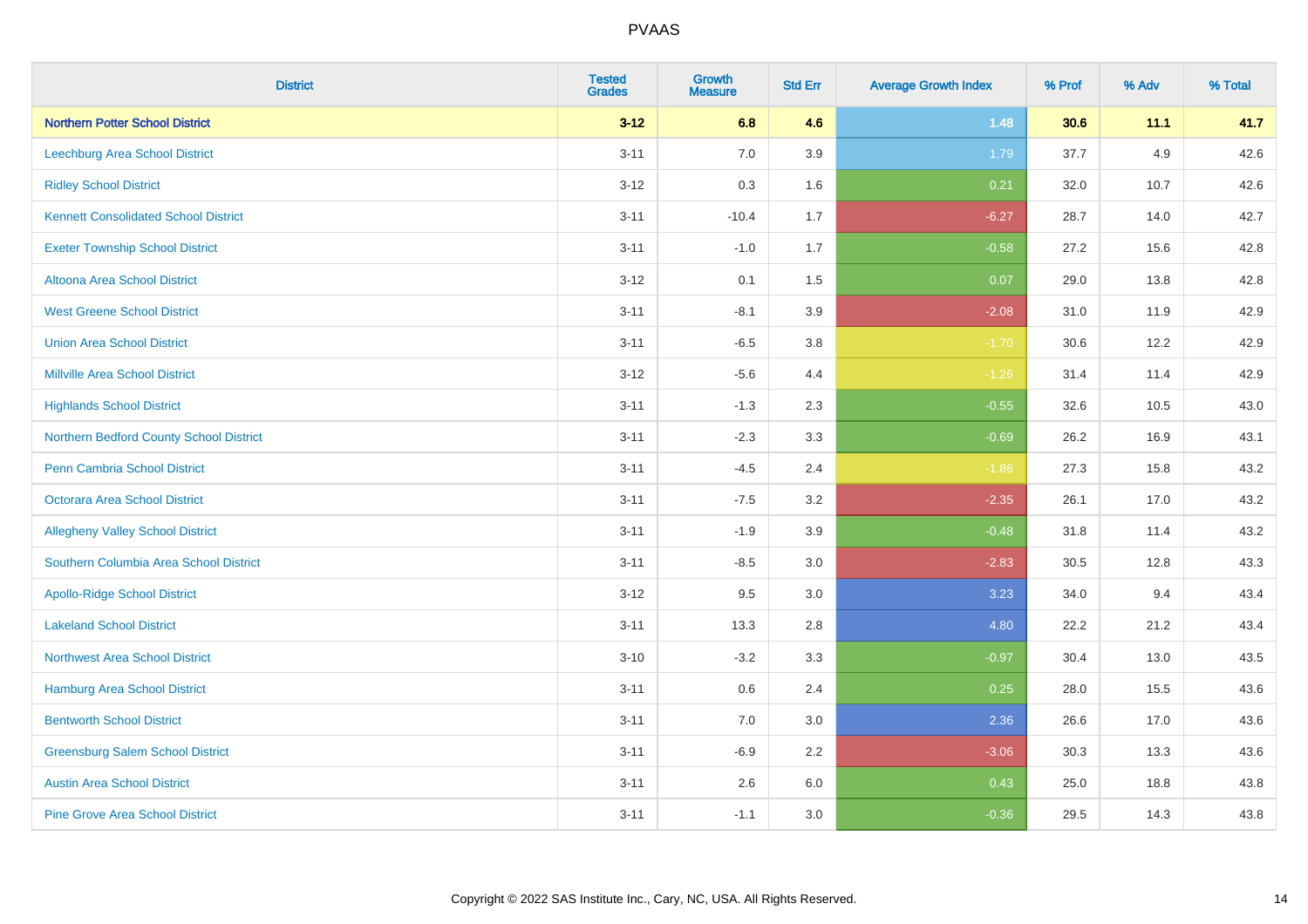| <b>District</b>                          | <b>Tested</b><br><b>Grades</b> | <b>Growth</b><br><b>Measure</b> | <b>Std Err</b> | <b>Average Growth Index</b> | % Prof | % Adv | % Total |
|------------------------------------------|--------------------------------|---------------------------------|----------------|-----------------------------|--------|-------|---------|
| <b>Northern Potter School District</b>   | $3 - 12$                       | 6.8                             | 4.6            | 1.48                        | 30.6   | 11.1  | 41.7    |
| <b>Agora Cyber Charter School</b>        | $3 - 11$                       | 14.6                            | 2.4            | 6.03                        | 24.7   | 19.5  | 44.2    |
| <b>Chestnut Ridge School District</b>    | $3 - 12$                       | 4.0                             | 2.9            | 1.38                        | 33.2   | 11.0  | 44.2    |
| <b>Susquenita School District</b>        | $3 - 11$                       | $-5.9$                          | 2.6            | $-2.28$                     | 30.6   | 13.9  | 44.4    |
| <b>Smethport Area School District</b>    | $3 - 12$                       | 5.8                             | 3.8            | 1.52                        | 24.6   | 20.0  | 44.6    |
| <b>Fort Cherry School District</b>       | $3 - 10$                       | $-0.7$                          | 3.1            | $-0.21$                     | 30.6   | 14.1  | 44.7    |
| <b>Steel Valley School District</b>      | $3 - 11$                       | 11.1                            | 3.3            | 3.33                        | 34.8   | 10.1  | 44.9    |
| <b>Elizabeth Forward School District</b> | $3 - 11$                       | $-5.5$                          | 2.5            | $-2.25$                     | 32.2   | 12.8  | 45.0    |
| <b>Shaler Area School District</b>       | $3 - 11$                       | $-2.1$                          | 1.8            | $-1.18$                     | 32.0   | 13.0  | 45.0    |
| <b>Clarion Area School District</b>      | $3 - 11$                       | 3.2                             | 3.7            | 0.88                        | 31.7   | 13.3  | 45.0    |
| <b>South Park School District</b>        | $3 - 11$                       | $-8.8$                          | 2.5            | $-3.46$                     | 28.1   | 17.0  | 45.2    |
| Huntingdon Area School District          | $3 - 11$                       | 5.8                             | 2.6            | 2.28                        | 27.8   | 17.4  | 45.2    |
| <b>Upper Perkiomen School District</b>   | $3 - 11$                       | 5.7                             | 1.9            | 3.04                        | 25.4   | 19.9  | 45.4    |
| <b>Burrell School District</b>           | $3 - 11$                       | $-1.5$                          | 3.3            | $-0.44$                     | 27.8   | 17.7  | 45.6    |
| <b>Mohawk Area School District</b>       | $3 - 11$                       | $-10.5$                         | 2.8            | $-3.75$                     | 35.1   | 10.6  | 45.7    |
| <b>Hatboro-Horsham School District</b>   | $3 - 11$                       | $-2.7$                          | 1.6            | $-1.65$                     | 27.9   | 17.9  | 45.8    |
| Mifflinburg Area School District         | $3 - 11$                       | $-6.0$                          | 2.1            | $-2.87$                     | 32.7   | 13.3  | 46.0    |
| <b>Laurel School District</b>            | $3 - 11$                       | 13.0                            | 3.1            | 4.19                        | 30.3   | 15.7  | 46.1    |
| Northwestern School District             | $3 - 11$                       | $-14.6$                         | 3.2            | $-4.51$                     | 32.5   | 13.7  | 46.2    |
| <b>North Star School District</b>        | $3 - 11$                       | 1.1                             | 3.3            | 0.34                        | 26.2   | 20.0  | 46.2    |
| <b>North Hills School District</b>       | $3 - 11$                       | $-15.8$                         | 1.8            | $-8.84$                     | 26.4   | 19.8  | 46.2    |
| <b>Shippensburg Area School District</b> | $3 - 11$                       | 0.5                             | 1.8            | 0.26                        | 23.5   | 22.8  | 46.3    |
| <b>Otto-Eldred School District</b>       | $3 - 11$                       | $-0.5$                          | 3.5            | $-0.13$                     | 35.8   | 10.5  | 46.3    |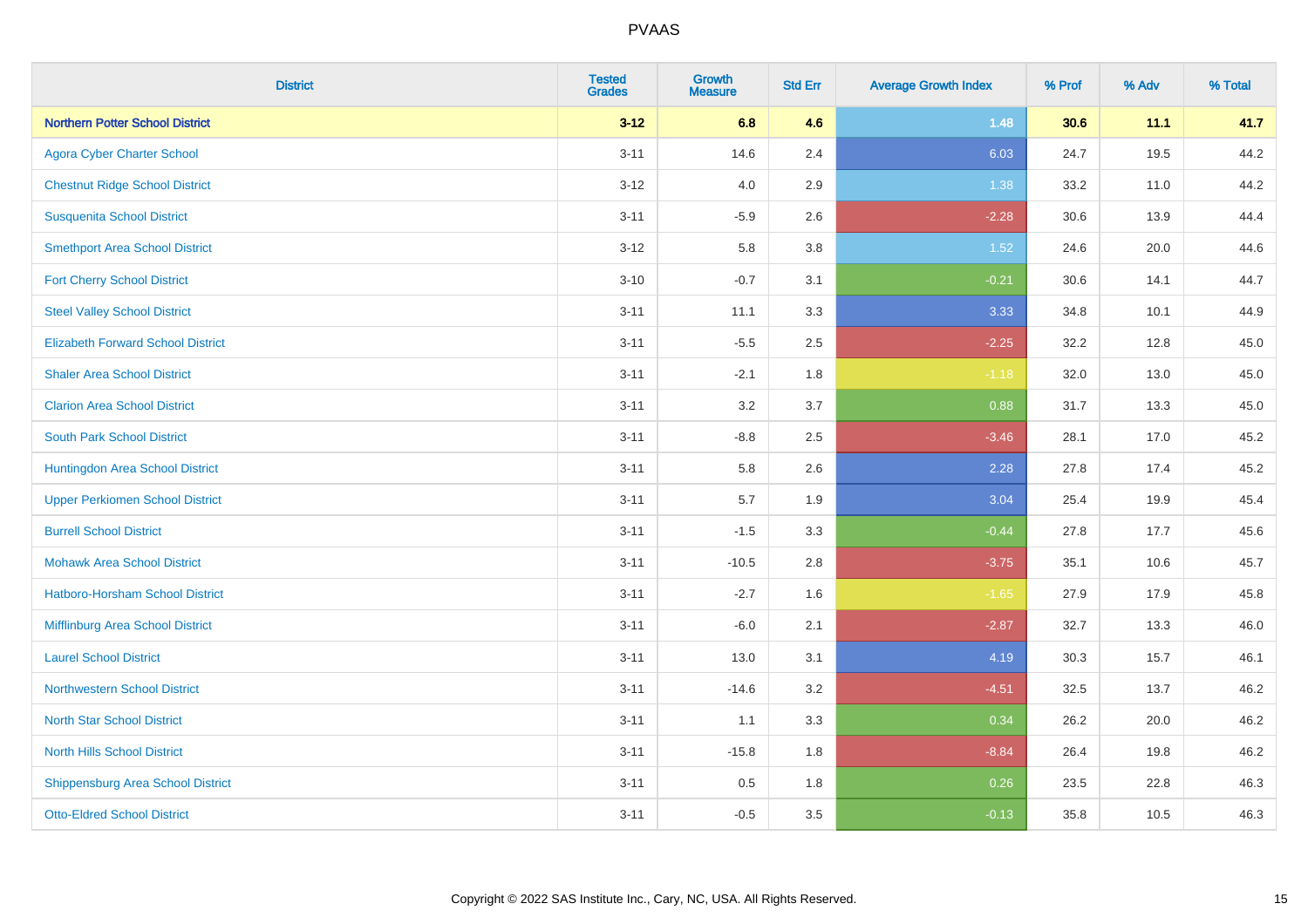| <b>District</b>                           | <b>Tested</b><br><b>Grades</b> | <b>Growth</b><br><b>Measure</b> | <b>Std Err</b> | <b>Average Growth Index</b> | % Prof | % Adv | % Total |
|-------------------------------------------|--------------------------------|---------------------------------|----------------|-----------------------------|--------|-------|---------|
| <b>Northern Potter School District</b>    | $3 - 12$                       | 6.8                             | 4.6            | 1.48                        | 30.6   | 11.1  | 41.7    |
| <b>Jamestown Area School District</b>     | $3 - 11$                       | $-9.5$                          | 4.1            | $-2.33$                     | 41.5   | 4.9   | 46.3    |
| <b>Eastern York School District</b>       | $3 - 11$                       | $-6.2$                          | 2.3            | $-2.70$                     | 27.8   | 18.5  | 46.4    |
| <b>MaST Community Charter School</b>      | $3 - 10$                       | $-0.9$                          | 2.5            | $-0.34$                     | 25.0   | 21.6  | 46.6    |
| <b>Baldwin-Whitehall School District</b>  | $3 - 11$                       | $-5.5$                          | 1.9            | $-2.93$                     | 32.0   | 14.7  | 46.7    |
| <b>Hopewell Area School District</b>      | $3 - 11$                       | 0.8                             | 2.6            | 0.31                        | 34.5   | 12.4  | 46.9    |
| Renaissance Academy Charter School        | $3 - 11$                       | $-5.6$                          | 3.1            | $-1.79$                     | 28.4   | 18.5  | 46.9    |
| <b>Western Wayne School District</b>      | $3 - 11$                       | 3.6                             | 2.6            | 1.39                        | 30.8   | 16.2  | 47.0    |
| <b>West Shore School District</b>         | $3 - 12$                       | 2.2                             | 1.3            | 1.68                        | 31.8   | 15.2  | 47.1    |
| <b>Penn Manor School District</b>         | $3 - 11$                       | 7.1                             | 1.5            | 4.82                        | 26.7   | 20.5  | 47.2    |
| Karns City Area School District           | $3 - 11$                       | $-7.2$                          | 2.6            | $-2.71$                     | 26.4   | 20.8  | 47.2    |
| <b>Athens Area School District</b>        | $3 - 11$                       | 2.6                             | 2.3            | 1.11                        | 34.9   | 12.3  | 47.3    |
| <b>Bald Eagle Area School District</b>    | $3 - 11$                       | 7.6                             | 2.5            | 3.00                        | 31.6   | 15.6  | 47.3    |
| <b>Hempfield Area School District</b>     | $3 - 12$                       | $-10.2$                         | 1.6            | $-6.37$                     | 28.1   | 19.2  | 47.3    |
| <b>Carlisle Area School District</b>      | $3 - 11$                       | $-5.2$                          | 1.7            | $-2.99$                     | 28.0   | 19.3  | 47.3    |
| <b>Everett Area School District</b>       | $3 - 11$                       | $-1.1$                          | 3.1            | $-0.34$                     | 34.2   | 13.2  | 47.4    |
| Johnsonburg Area School District          | $3 - 11$                       | 5.0                             | 3.9            | 1.27                        | 35.5   | 11.8  | 47.4    |
| <b>Wallenpaupack Area School District</b> | $3 - 11$                       | 8.8                             | 2.1            | 4.28                        | 28.5   | 18.9  | 47.4    |
| <b>West Perry School District</b>         | $3 - 11$                       | 11.0                            | 2.3            | 4.76                        | 26.9   | 20.5  | 47.4    |
| Northern York County School District      | $3 - 11$                       | 8.4                             | 1.8            | 4.63                        | 24.3   | 23.1  | 47.4    |
| <b>South Middleton School District</b>    | $3 - 11$                       | 4.4                             | 2.2            | 1.95                        | 31.1   | 16.4  | 47.5    |
| <b>Punxsutawney Area School District</b>  | $3 - 11$                       | 15.8                            | 2.7            | 5.83                        | 18.6   | 29.0  | 47.6    |
| Portage Area School District              | $3 - 10$                       | $-0.5$                          | 3.3            | $-0.14$                     | 27.0   | 20.6  | 47.6    |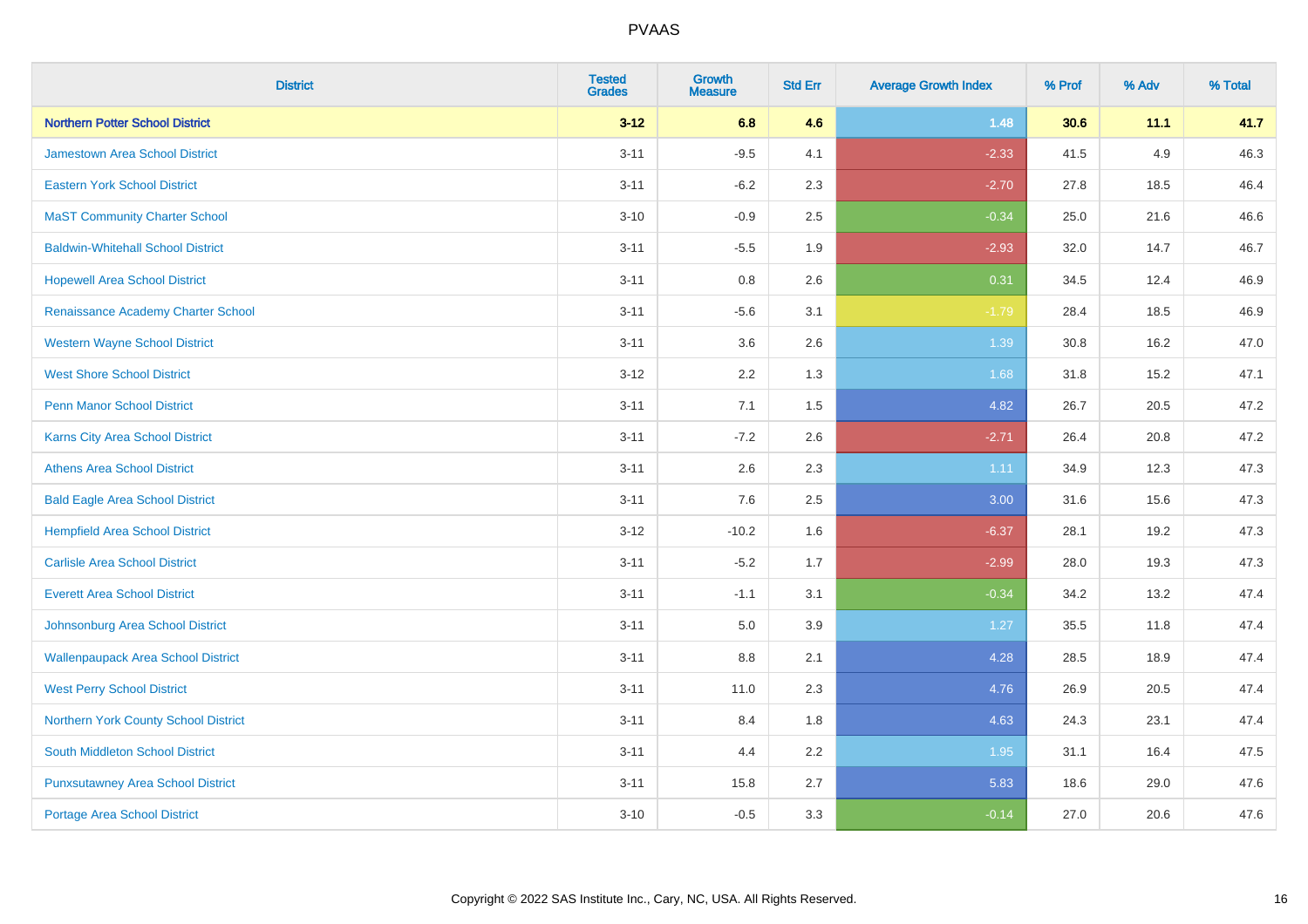| <b>District</b>                                    | <b>Tested</b><br><b>Grades</b> | <b>Growth</b><br><b>Measure</b> | <b>Std Err</b> | <b>Average Growth Index</b> | % Prof | % Adv | % Total |
|----------------------------------------------------|--------------------------------|---------------------------------|----------------|-----------------------------|--------|-------|---------|
| <b>Northern Potter School District</b>             | $3 - 12$                       | 6.8                             | 4.6            | 1.48                        | 30.6   | 11.1  | 41.7    |
| Northampton Area School District                   | $3 - 11$                       | 3.2                             | 1.5            | 2.05                        | 29.8   | 17.9  | 47.7    |
| <b>Hollidaysburg Area School District</b>          | $3 - 11$                       | $-2.7$                          | 1.6            | $-1.64$                     | 32.6   | 15.2  | 47.8    |
| <b>Tunkhannock Area School District</b>            | $3 - 11$                       | 1.4                             | 2.0            | 0.71                        | 29.8   | 18.1  | 47.9    |
| <b>Bradford Area School District</b>               | $3-12$                         | $-1.8$                          | 2.3            | $-0.79$                     | 31.2   | 16.7  | 47.9    |
| <b>Penncrest School District</b>                   | $3 - 11$                       | 6.0                             | 1.9            | 3.24                        | 31.1   | 16.9  | 48.0    |
| <b>Westmont Hilltop School District</b>            | $3 - 11$                       | $-1.0$                          | 2.8            | $-0.36$                     | 33.3   | 14.7  | 48.0    |
| <b>Reach Cyber Charter School</b>                  | $3 - 11$                       | 1.4                             | 3.6            | 0.40                        | 32.9   | 15.2  | 48.1    |
| <b>Palisades School District</b>                   | $3 - 11$                       | 7.7                             | 2.9            | 2.66                        | 27.8   | 20.3  | 48.1    |
| <b>Lincoln Park Performing Arts Charter School</b> | $7 - 11$                       | $-14.9$                         | 2.7            | $-5.45$                     | 39.3   | 8.9   | 48.2    |
| <b>Clarion-Limestone Area School District</b>      | $3 - 12$                       | $-10.0$                         | 3.6            | $-2.76$                     | 28.3   | 20.0  | 48.3    |
| <b>Lake-Lehman School District</b>                 | $3 - 11$                       | 14.9                            | 2.8            | 5.34                        | 25.8   | 22.5  | 48.3    |
| <b>Gettysburg Area School District</b>             | $3 - 11$                       | $-6.0$                          | 2.0            | $-3.02$                     | 28.8   | 19.6  | 48.5    |
| <b>Annville-Cleona School District</b>             | $3 - 12$                       | 1.1                             | 2.4            | 0.45                        | 34.8   | 13.6  | 48.5    |
| <b>Palmerton Area School District</b>              | $3 - 11$                       | $-0.9$                          | 2.7            | $-0.34$                     | 34.3   | 14.3  | 48.6    |
| <b>Cornwall-Lebanon School District</b>            | $3 - 11$                       | 8.2                             | 1.6            | 5.24                        | 28.0   | 20.5  | 48.6    |
| <b>Girard School District</b>                      | $3 - 11$                       | $-12.3$                         | 2.6            | $-4.76$                     | 29.7   | 18.9  | 48.6    |
| <b>Stroudsburg Area School District</b>            | $3 - 11$                       | 7.5                             | 1.6            | 4.70                        | 30.4   | 18.3  | 48.7    |
| <b>Ephrata Area School District</b>                | $3 - 11$                       | $6.8\,$                         | 1.7            | 4.08                        | 31.6   | 17.1  | 48.8    |
| <b>Fort Leboeuf School District</b>                | $3 - 11$                       | 3.5                             | 2.2            | 1.58                        | 32.0   | 16.8  | 48.8    |
| <b>Southmoreland School District</b>               | $3 - 11$                       | $-12.5$                         | 3.1            | $-4.04$                     | 33.3   | 15.5  | 48.8    |
| <b>Western Beaver County School District</b>       | $3 - 11$                       | $-9.3$                          | 4.2            | $-2.20$                     | 45.1   | 3.9   | 49.0    |
| <b>Newport School District</b>                     | $3 - 12$                       | 3.8                             | 3.3            | 1.17                        | 38.8   | 10.4  | 49.2    |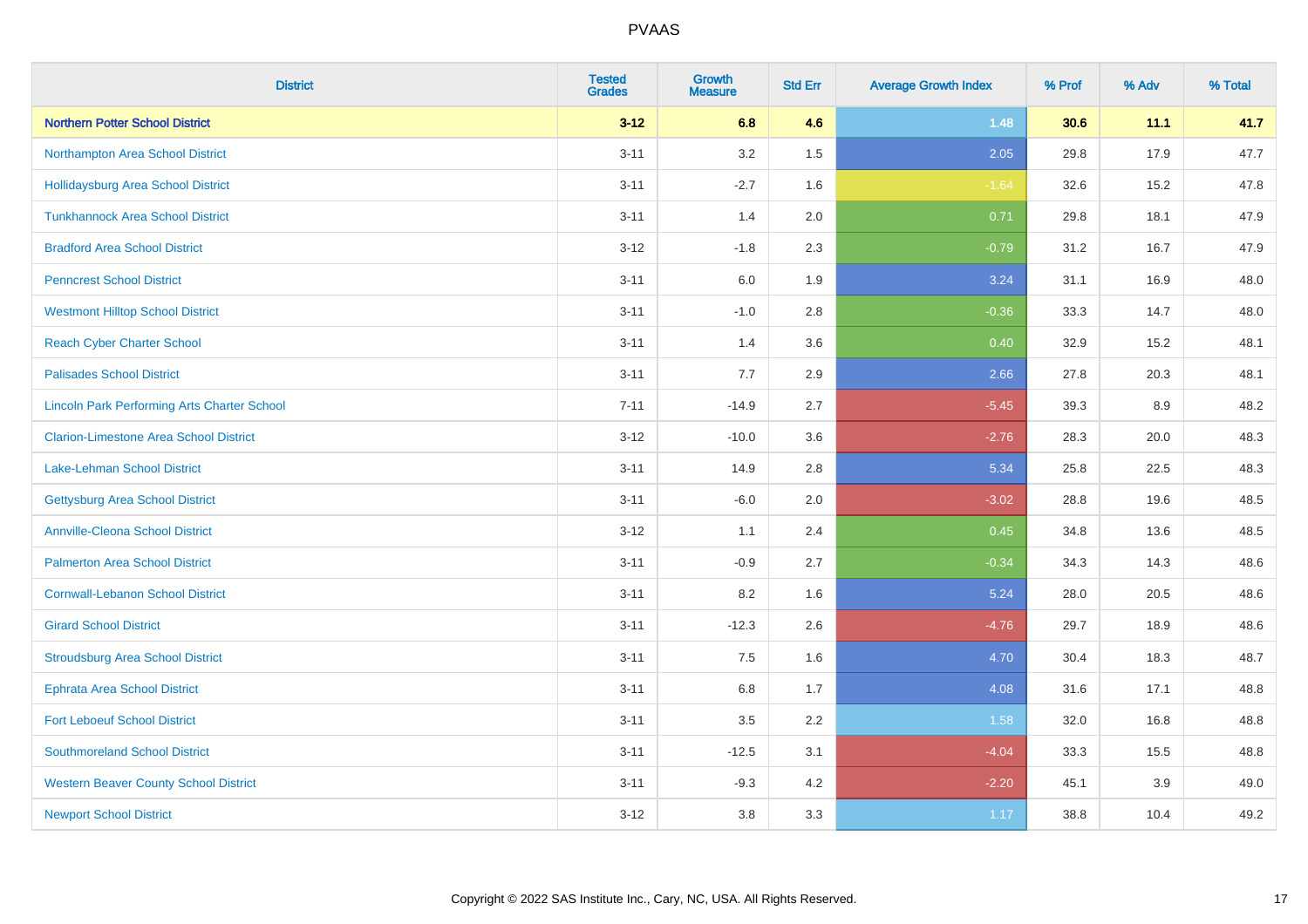| <b>District</b>                          | <b>Tested</b><br><b>Grades</b> | <b>Growth</b><br><b>Measure</b> | <b>Std Err</b> | <b>Average Growth Index</b> | % Prof | % Adv | % Total |
|------------------------------------------|--------------------------------|---------------------------------|----------------|-----------------------------|--------|-------|---------|
| <b>Northern Potter School District</b>   | $3 - 12$                       | 6.8                             | 4.6            | 1.48                        | 30.6   | 11.1  | 41.7    |
| <b>Iroquois School District</b>          | $3 - 11$                       | 13.6                            | 2.8            | 4.83                        | 33.3   | 16.0  | 49.4    |
| <b>Middletown Area School District</b>   | $3 - 11$                       | $-3.4$                          | 2.4            | $-1.44$                     | 34.3   | 15.2  | 49.4    |
| <b>Waynesboro Area School District</b>   | $3 - 12$                       | 3.0                             | 1.8            | 1.67                        | 26.0   | 23.5  | 49.5    |
| <b>General Mclane School District</b>    | $3 - 11$                       | $-10.7$                         | 2.4            | $-4.40$                     | 34.0   | 15.6  | 49.6    |
| <b>Valley View School District</b>       | $3 - 11$                       | 9.3                             | 2.2            | 4.18                        | 26.6   | 23.1  | 49.7    |
| <b>Avonworth School District</b>         | $3 - 10$                       | $-6.2$                          | 2.3            | $-2.68$                     | 35.9   | 14.1  | 50.0    |
| <b>Schuylkill Valley School District</b> | $3 - 11$                       | $-1.0$                          | 2.2            | $-0.47$                     | 29.8   | 20.2  | 50.0    |
| <b>Fairfield Area School District</b>    | $3 - 11$                       | $-0.5$                          | 3.6            | $-0.13$                     | 43.9   | 6.1   | 50.0    |
| <b>Wilson Area School District</b>       | $3 - 11$                       | $-0.3$                          | 2.4            | $-0.12$                     | 35.4   | 14.6  | 50.0    |
| South Williamsport Area School District  | $3 - 10$                       | 0.9                             | 3.1            | 0.31                        | 38.4   | 11.6  | 50.0    |
| <b>Upper Adams School District</b>       | $3 - 11$                       | 0.9                             | 2.5            | 0.37                        | 33.0   | 17.0  | 50.0    |
| <b>Bellefonte Area School District</b>   | $3 - 11$                       | 6.7                             | 2.0            | 3.34                        | 28.8   | 21.5  | 50.2    |
| <b>Mifflin County School District</b>    | $3 - 11$                       | 12.3                            | 1.6            | 7.69                        | 35.1   | 15.1  | 50.3    |
| 21st Century Cyber Charter School        | $6 - 12$                       | 6.6                             | 2.1            | 3.16                        | 29.0   | 21.8  | 50.8    |
| <b>Warrior Run School District</b>       | $3 - 11$                       | 10.5                            | 2.7            | 3.86                        | 34.1   | 16.8  | 50.9    |
| <b>Halifax Area School District</b>      | $3 - 11$                       | 5.8                             | 3.5            | 1.64                        | 32.1   | 18.9  | 50.9    |
| Daniel Boone Area School District        | $3 - 12$                       | 0.9                             | 1.9            | 0.46                        | 28.9   | 22.0  | 51.0    |
| Pennsylvania Virtual Charter School      | $3 - 11$                       | 4.4                             | 3.4            | 1.31                        | 29.8   | 21.2  | 51.0    |
| <b>Riverview School District</b>         | $3 - 11$                       | $-13.0$                         | 4.0            | $-3.29$                     | 43.1   | 7.8   | 51.0    |
| Kane Area School District                | $3 - 10$                       | 8.8                             | 2.9            | 3.07                        | 31.4   | 19.8  | 51.2    |
| Mechanicsburg Area School District       | $3 - 11$                       | $-5.7$                          | 1.6            | $-3.48$                     | 35.1   | 16.0  | 51.2    |
| <b>Windber Area School District</b>      | $3 - 11$                       | $-11.9$                         | 3.0            | $-3.94$                     | 41.0   | 10.3  | 51.3    |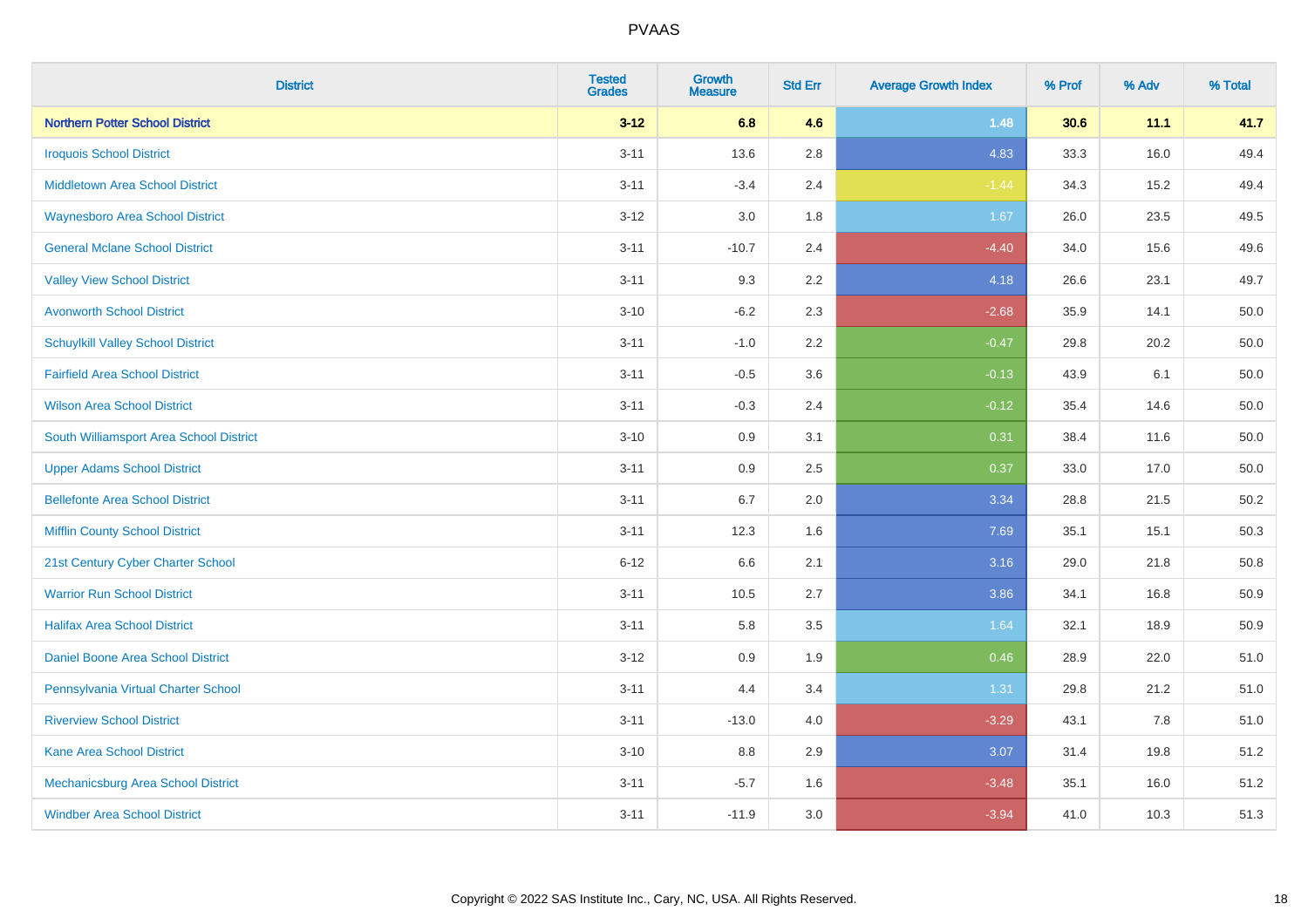| <b>District</b>                                 | <b>Tested</b><br><b>Grades</b> | <b>Growth</b><br><b>Measure</b> | <b>Std Err</b> | <b>Average Growth Index</b> | % Prof | % Adv | % Total |
|-------------------------------------------------|--------------------------------|---------------------------------|----------------|-----------------------------|--------|-------|---------|
| <b>Northern Potter School District</b>          | $3 - 12$                       | 6.8                             | 4.6            | 1.48                        | 30.6   | 11.1  | 41.7    |
| <b>Sullivan County School District</b>          | $3 - 10$                       | 2.5                             | 4.3            | 0.58                        | 43.6   | 7.7   | 51.3    |
| <b>Sayre Area School District</b>               | $3 - 11$                       | 5.8                             | 3.2            | 1.81                        | 30.3   | 21.0  | 51.3    |
| <b>Upper Moreland Township School District</b>  | $3 - 11$                       | 1.1                             | 2.0            | 0.56                        | 24.8   | 26.6  | 51.3    |
| <b>Wyalusing Area School District</b>           | $3 - 12$                       | 5.7                             | 3.2            | 1.78                        | 38.6   | 12.9  | 51.4    |
| <b>Bedford Area School District</b>             | $3 - 11$                       | 6.4                             | 2.4            | 2.68                        | 31.0   | 20.6  | 51.6    |
| <b>Dover Area School District</b>               | $3 - 12$                       | 7.1                             | 1.9            | 3.78                        | 33.0   | 18.7  | 51.7    |
| <b>Tamaqua Area School District</b>             | $3 - 12$                       | 6.5                             | 2.4            | 2.72                        | 34.3   | 17.5  | 51.8    |
| <b>Glendale School District</b>                 | $3 - 10$                       | 7.9                             | 3.5            | 2.25                        | 42.6   | 9.3   | 51.8    |
| South Side Area School District                 | $3 - 11$                       | $-0.6$                          | 3.1            | $-0.19$                     | 24.0   | 28.0  | 52.0    |
| Pen Argyl Area School District                  | $3-12$                         | 12.8                            | 2.5            | 5.10                        | 28.5   | 23.8  | 52.3    |
| <b>Allegheny-Clarion Valley School District</b> | $3 - 10$                       | 12.3                            | 4.1            | 3.03                        | 33.3   | 19.0  | 52.4    |
| Pocono Mountain School District                 | $3 - 12$                       | $-4.3$                          | 1.8            | $-2.43$                     | 35.5   | 17.1  | 52.6    |
| <b>Albert Gallatin Area School District</b>     | $3 - 11$                       | $-1.7$                          | 2.3            | $-0.72$                     | 31.9   | 20.7  | 52.7    |
| <b>Slippery Rock Area School District</b>       | $3 - 11$                       | $-3.8$                          | 2.5            | $-1.56$                     | 30.8   | 21.9  | 52.7    |
| <b>Jersey Shore Area School District</b>        | $3 - 11$                       | 0.7                             | 2.5            | 0.27                        | 39.3   | 13.6  | 52.9    |
| Penns Valley Area School District               | $3 - 12$                       | 14.1                            | 2.6            | 5.33                        | 29.6   | 23.3  | 52.9    |
| <b>Spring Grove Area School District</b>        | $3 - 11$                       | 3.9                             | 2.0            | 1.90                        | 30.0   | 23.0  | 53.0    |
| <b>Greencastle-Antrim School District</b>       | $3 - 11$                       | $-0.3$                          | 2.0            | $-0.14$                     | 30.9   | 22.2  | 53.1    |
| <b>Kutztown Area School District</b>            | $3 - 12$                       | 9.3                             | 2.8            | 3.34                        | 38.5   | 14.6  | 53.2    |
| <b>Boyertown Area School District</b>           | $3 - 11$                       | $-2.9$                          | 1.4            | $-2.06$                     | 30.8   | 22.6  | 53.4    |
| <b>South Eastern School District</b>            | $3 - 11$                       | $-1.0$                          | 1.8            | $-0.55$                     | 36.4   | 17.1  | 53.5    |
| <b>Greater Latrobe School District</b>          | $3 - 11$                       | $-14.1$                         | 2.0            | $-7.14$                     | 41.0   | 12.6  | 53.6    |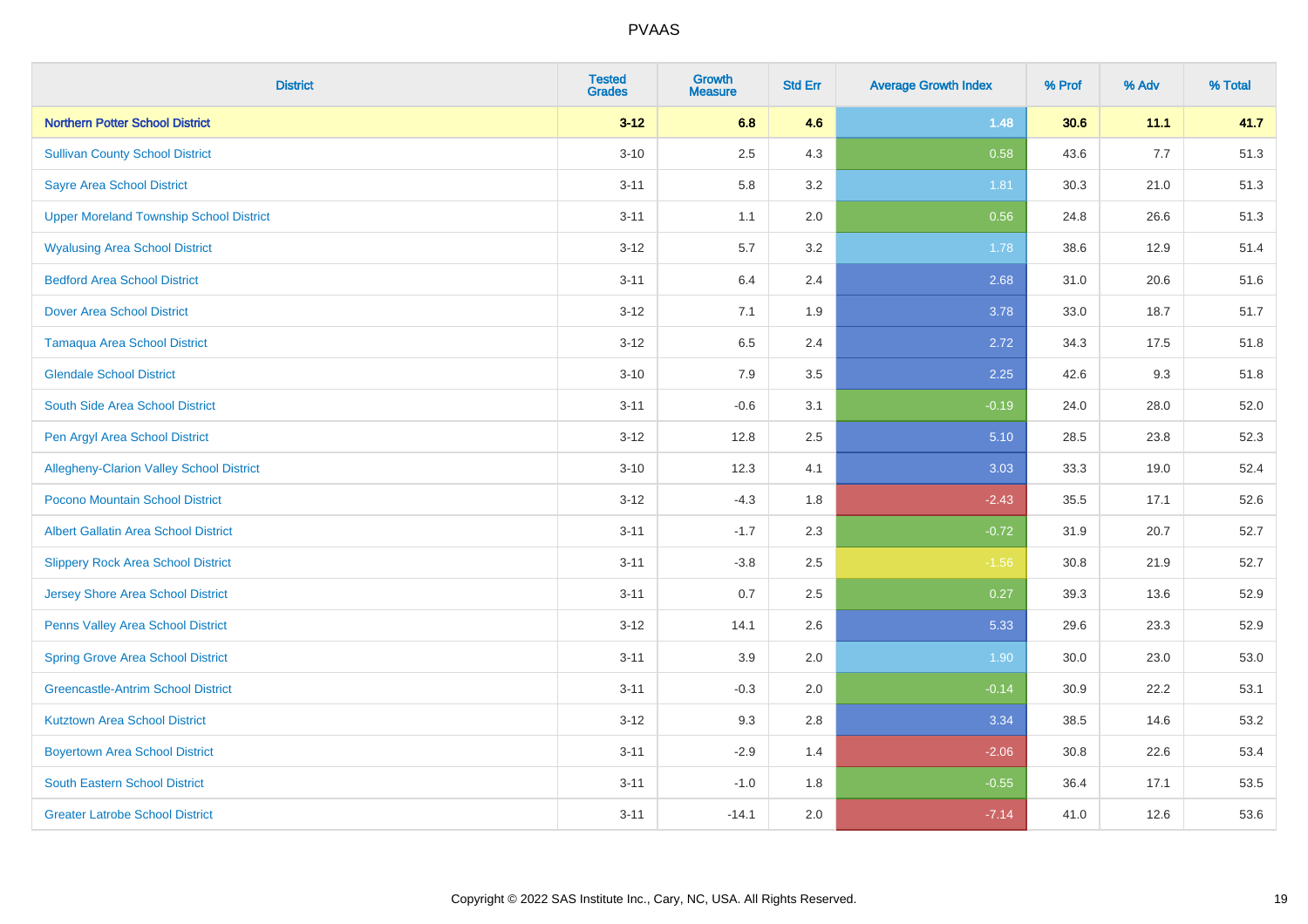| <b>District</b>                             | <b>Tested</b><br><b>Grades</b> | <b>Growth</b><br><b>Measure</b> | <b>Std Err</b> | <b>Average Growth Index</b> | % Prof | % Adv | % Total |
|---------------------------------------------|--------------------------------|---------------------------------|----------------|-----------------------------|--------|-------|---------|
| <b>Northern Potter School District</b>      | $3 - 12$                       | 6.8                             | 4.6            | 1.48                        | 30.6   | 11.1  | 41.7    |
| <b>Midd-West School District</b>            | $3 - 11$                       | 3.6                             | 2.6            | 1.42                        | 28.6   | 25.0  | 53.6    |
| <b>Beaver Area School District</b>          | $3 - 10$                       | $-3.0$                          | 2.5            | $-1.16$                     | 25.8   | 27.8  | 53.6    |
| Saint Marys Area School District            | $3 - 11$                       | 6.0                             | 2.2            | 2.69                        | 35.4   | 18.3  | 53.7    |
| <b>Wyomissing Area School District</b>      | $3 - 12$                       | $-2.4$                          | 2.6            | $-0.92$                     | 25.6   | 28.1  | 53.7    |
| Northeastern York School District           | $3 - 11$                       | 3.8                             | 1.8            | 2.11                        | 32.7   | 21.0  | 53.7    |
| East Pennsboro Area School District         | $3 - 11$                       | 4.8                             | 2.1            | 2.26                        | 36.8   | 16.9  | 53.7    |
| <b>Nazareth Area School District</b>        | $3 - 11$                       | $-2.5$                          | 1.7            | $-1.53$                     | 29.2   | 24.6  | 53.8    |
| <b>Quakertown Community School District</b> | $3 - 12$                       | $-4.3$                          | 1.5            | $-2.79$                     | 33.8   | 20.1  | 53.8    |
| <b>Lakeview School District</b>             | $3 - 11$                       | $-1.9$                          | 3.5            | $-0.53$                     | 41.5   | 12.3  | 53.8    |
| <b>Red Lion Area School District</b>        | $3 - 11$                       | 4.5                             | 1.9            | 2.31                        | 32.3   | 21.5  | 53.8    |
| <b>Chichester School District</b>           | $3 - 11$                       | $-1.8$                          | 4.2            | $-0.44$                     | 40.0   | 14.0  | 54.0    |
| <b>Whitehall-Coplay School District</b>     | $3 - 11$                       | 11.8                            | 1.7            | 7.06                        | 32.3   | 21.7  | 54.0    |
| <b>Gateway School District</b>              | $3 - 11$                       | 3.1                             | 2.0            | 1.55                        | 35.7   | 18.5  | 54.2    |
| <b>Dubois Area School District</b>          | $3 - 11$                       | $-2.8$                          | 2.0            | $-1.37$                     | 35.5   | 19.0  | 54.6    |
| <b>Dallas School District</b>               | $3 - 11$                       | 8.1                             | 2.1            | 3.87                        | 32.4   | 22.4  | 54.8    |
| <b>Crestwood School District</b>            | $3 - 11$                       | $-3.4$                          | 2.2            | $-1.52$                     | 33.1   | 21.7  | 54.9    |
| <b>Brockway Area School District</b>        | $3 - 11$                       | $-0.4$                          | 3.5            | $-0.11$                     | 41.2   | 13.8  | 55.0    |
| <b>United School District</b>               | $3 - 11$                       | 6.3                             | 3.3            | 1.89                        | 38.8   | 16.3  | 55.0    |
| <b>Neshaminy School District</b>            | $3 - 11$                       | 8.6                             | 1.3            | 6.56                        | 31.3   | 23.9  | 55.2    |
| Shenango Area School District               | $3 - 11$                       | 1.7                             | 3.2            | 0.52                        | 41.4   | 13.8  | 55.3    |
| <b>Blackhawk School District</b>            | $3 - 11$                       | 2.0                             | 2.3            | 0.87                        | 34.6   | 20.7  | 55.3    |
| <b>Bermudian Springs School District</b>    | $3 - 11$                       | 2.5                             | 2.4            | 1.05                        | 31.8   | 23.5  | 55.3    |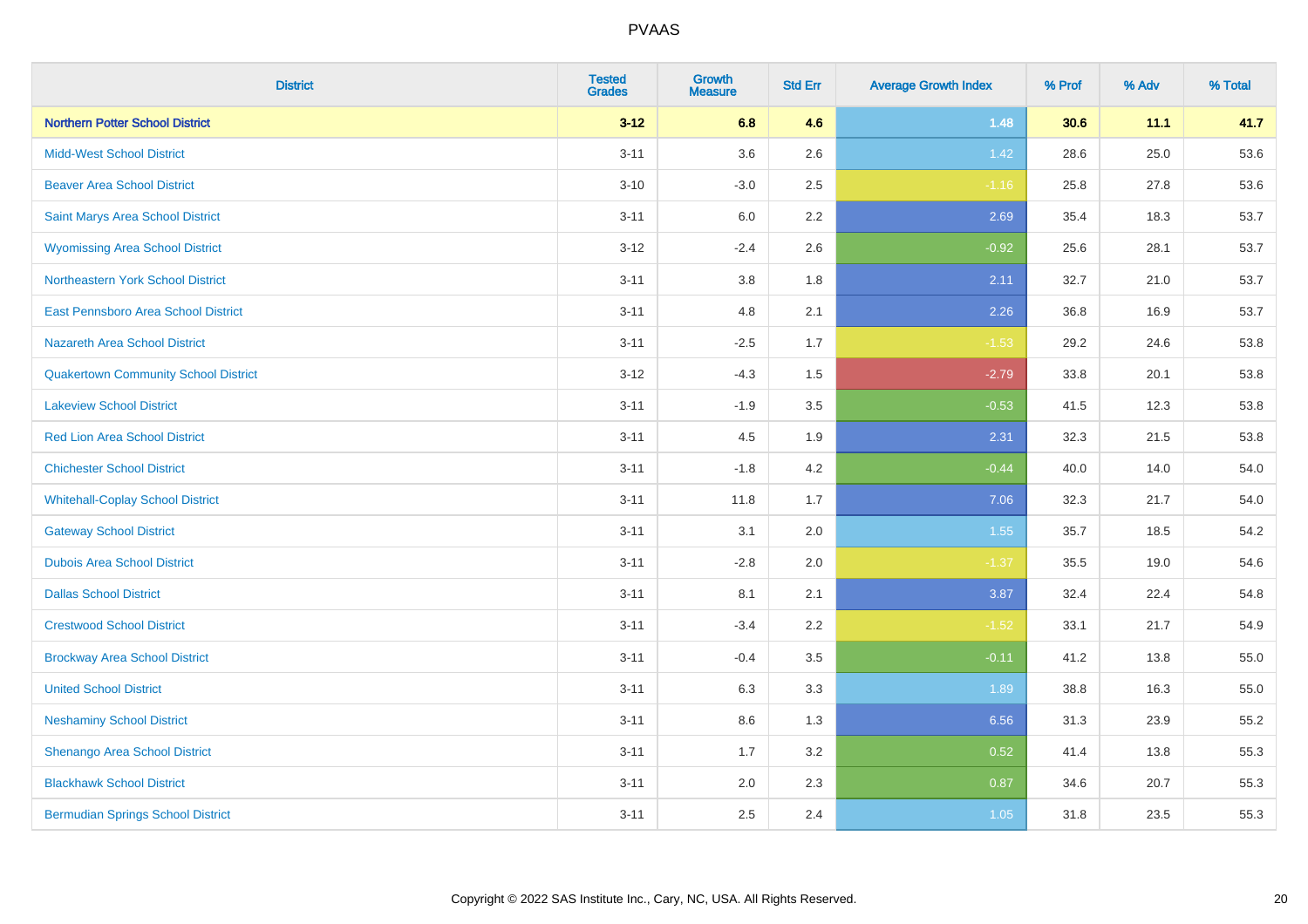| <b>District</b>                                | <b>Tested</b><br><b>Grades</b> | <b>Growth</b><br><b>Measure</b> | <b>Std Err</b> | <b>Average Growth Index</b> | % Prof | % Adv | % Total |
|------------------------------------------------|--------------------------------|---------------------------------|----------------|-----------------------------|--------|-------|---------|
| <b>Northern Potter School District</b>         | $3 - 12$                       | 6.8                             | 4.6            | 1.48                        | 30.6   | 11.1  | 41.7    |
| <b>Montour School District</b>                 | $3 - 11$                       | $-6.1$                          | 2.1            | $-2.95$                     | 31.8   | 23.6  | 55.3    |
| <b>Lehighton Area School District</b>          | $3 - 11$                       | 11.4                            | 2.4            | 4.84                        | 30.5   | 24.9  | 55.3    |
| <b>Central York School District</b>            | $3 - 12$                       | 12.9                            | 1.5            | 8.64                        | 31.4   | 24.1  | 55.5    |
| <b>Galeton Area School District</b>            | $3 - 11$                       | 5.4                             | 5.4            | 1.01                        | 33.3   | 22.2  | 55.6    |
| <b>Homer-Center School District</b>            | $3 - 11$                       | 8.8                             | 3.5            | 2.53                        | 38.0   | 17.7  | 55.8    |
| <b>South Western School District</b>           | $3 - 12$                       | 2.5                             | 1.7            | 1.48                        | 36.2   | 19.7  | 55.9    |
| <b>Wilson School District</b>                  | $3 - 12$                       | 0.5                             | 1.5            | 0.32                        | 30.4   | 25.5  | 55.9    |
| Wilmington Area School District                | $3 - 11$                       | 11.1                            | 3.3            | 3.37                        | 29.8   | 26.2  | 56.0    |
| <b>York Suburban School District</b>           | $3 - 11$                       | 7.4                             | 2.1            | 3.55                        | 24.9   | 31.2  | 56.1    |
| <b>Brandywine Heights Area School District</b> | $3 - 11$                       | 5.8                             | 2.6            | 2.27                        | 27.7   | 28.6  | 56.2    |
| <b>Central Valley School District</b>          | $3 - 10$                       | 4.7                             | 2.6            | 1.83                        | 37.8   | 18.5  | 56.3    |
| <b>Muncy School District</b>                   | $3 - 11$                       | 6.9                             | 3.3            | 2.12                        | 37.6   | 18.8  | 56.4    |
| <b>North East School District</b>              | $3 - 11$                       | $-5.3$                          | 2.7            | $-1.97$                     | 31.7   | 24.8  | 56.4    |
| <b>Wissahickon School District</b>             | $3 - 10$                       | $-5.3$                          | 1.7            | $-3.14$                     | 27.5   | 29.0  | 56.6    |
| <b>Blue Mountain School District</b>           | $3 - 10$                       | 12.2                            | 2.1            | 5.81                        | 30.7   | 26.1  | 56.8    |
| <b>Springfield School District</b>             | $3 - 11$                       | 1.2                             | 1.7            | 0.69                        | 31.8   | 25.2  | 56.9    |
| <b>South Butler County School District</b>     | $3 - 10$                       | 6.3                             | 2.2            | 2.80                        | 37.8   | 19.2  | 57.0    |
| Montoursville Area School District             | $3 - 12$                       | $-8.4$                          | 2.6            | $-3.17$                     | 38.8   | 18.2  | 57.0    |
| <b>Belle Vernon Area School District</b>       | $3 - 11$                       | 11.1                            | 2.3            | 4.88                        | 31.6   | 25.4  | 57.1    |
| <b>Bloomsburg Area School District</b>         | $3 - 10$                       | 4.3                             | 3.4            | 1.26                        | 36.5   | 20.6  | 57.1    |
| <b>Spring Cove School District</b>             | $3 - 11$                       | 9.1                             | 2.4            | 3.77                        | 31.8   | 25.4  | 57.1    |
| <b>Donegal School District</b>                 | $3 - 12$                       | 5.9                             | 2.2            | 2.72                        | 34.1   | 23.1  | 57.2    |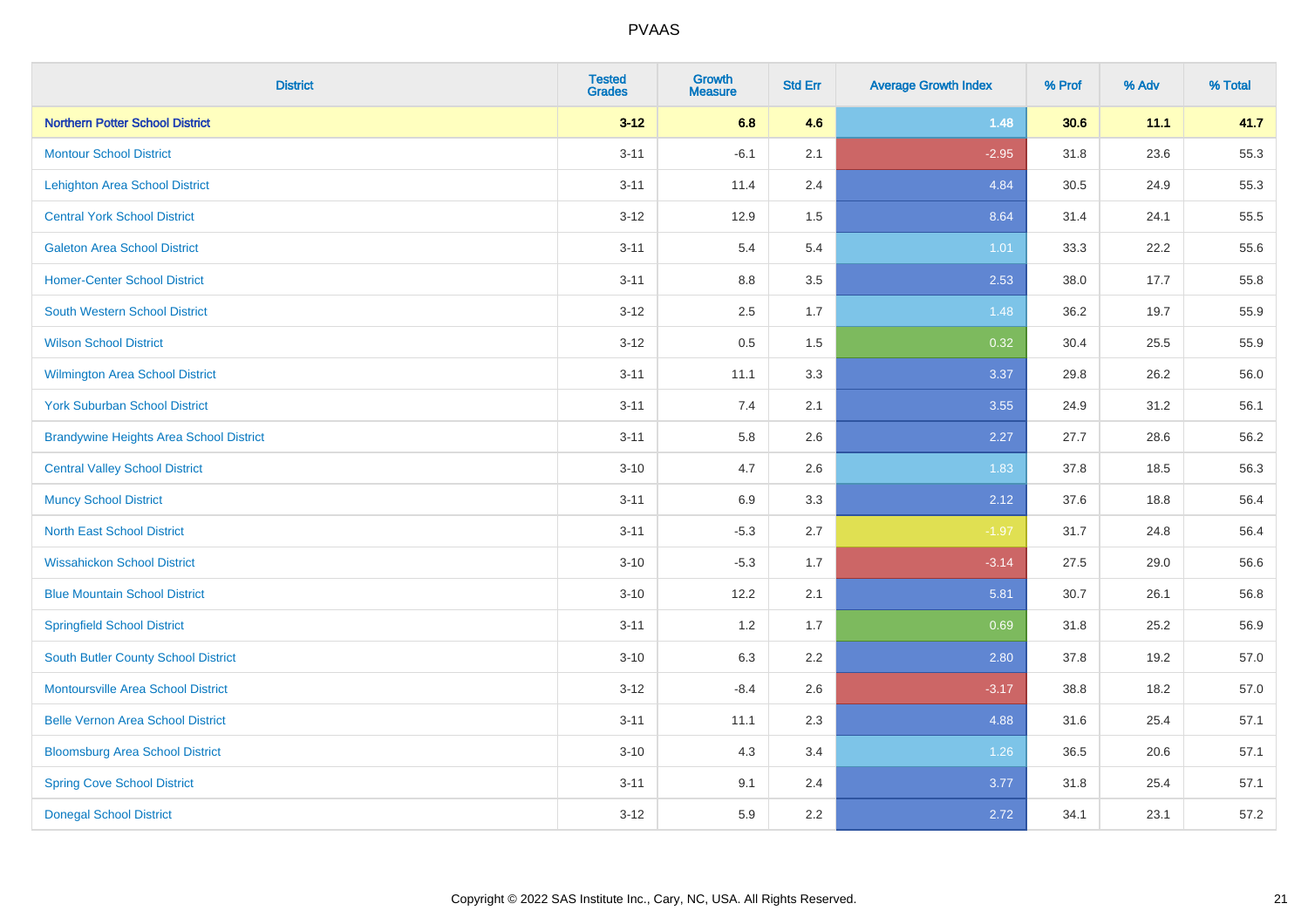| <b>District</b>                                 | <b>Tested</b><br><b>Grades</b> | <b>Growth</b><br><b>Measure</b> | <b>Std Err</b> | <b>Average Growth Index</b> | % Prof | % Adv | % Total |
|-------------------------------------------------|--------------------------------|---------------------------------|----------------|-----------------------------|--------|-------|---------|
| <b>Northern Potter School District</b>          | $3 - 12$                       | 6.8                             | 4.6            | 1.48                        | 30.6   | 11.1  | 41.7    |
| <b>Armstrong School District</b>                | $3 - 11$                       | 9.8                             | 1.6            | 6.22                        | 32.8   | 24.6  | 57.4    |
| <b>Lower Dauphin School District</b>            | $3 - 11$                       | 5.3                             | 1.8            | 3.03                        | 30.6   | 26.8  | 57.5    |
| Capital Area School for the Arts Charter School | $9 - 11$                       | 14.2                            | 4.5            | 3.13                        | 27.5   | 30.0  | 57.5    |
| <b>Fleetwood Area School District</b>           | $3 - 10$                       | 10.4                            | 2.0            | 5.19                        | 31.7   | 25.8  | 57.5    |
| <b>Ridgway Area School District</b>             | $3 - 11$                       | $-6.1$                          | 4.0            | $-1.53$                     | 42.2   | 15.6  | 57.8    |
| <b>California Area School District</b>          | $3 - 10$                       | $-13.7$                         | 4.5            | $-3.06$                     | 41.7   | 16.7  | 58.3    |
| <b>Avon Grove Charter School</b>                | $3 - 11$                       | 9.8                             | 3.1            | 3.18                        | 32.4   | 26.0  | 58.4    |
| <b>Abington School District</b>                 | $3 - 10$                       | 0.9                             | 1.6            | 0.57                        | 29.7   | 28.7  | 58.4    |
| <b>Conestoga Valley School District</b>         | $3 - 11$                       | 2.4                             | 1.7            | 1.43                        | 35.0   | 23.5  | 58.5    |
| <b>Twin Valley School District</b>              | $3 - 12$                       | $-3.2$                          | 1.9            | $-1.68$                     | 38.8   | 19.8  | 58.6    |
| <b>Conemaugh Township Area School District</b>  | $3 - 12$                       | 4.8                             | 3.5            | 1.39                        | 30.9   | 27.8  | 58.8    |
| <b>Riverside Beaver County School District</b>  | $3 - 11$                       | $-5.5$                          | 2.7            | $-2.03$                     | 35.8   | 23.2  | 59.0    |
| <b>East Penn School District</b>                | $3 - 11$                       | 8.9                             | 1.2            | 7.61                        | 32.8   | 26.4  | 59.2    |
| <b>Canon-Mcmillan School District</b>           | $3 - 11$                       | $-5.0$                          | 1.5            | $-3.25$                     | 30.8   | 28.5  | 59.3    |
| Northwestern Lehigh School District             | $3 - 11$                       | $-2.4$                          | 2.1            | $-1.14$                     | 41.7   | 17.9  | 59.5    |
| <b>West Chester Area School District</b>        | $3 - 11$                       | $-2.1$                          | 1.2            | $-1.83$                     | 36.4   | 23.2  | 59.6    |
| <b>Pennridge School District</b>                | $3 - 10$                       | 7.4                             | 1.5            | 5.10                        | 32.0   | 27.6  | 59.6    |
| <b>Phoenixville Area School District</b>        | $3 - 11$                       | 7.3                             | 1.8            | 3.96                        | 32.3   | 27.6  | 59.8    |
| <b>Moon Area School District</b>                | $3 - 11$                       | 1.5                             | 1.8            | 0.86                        | 34.5   | 25.5  | 60.0    |
| <b>Bellwood-Antis School District</b>           | $3 - 10$                       | 3.5                             | 2.8            | 1.24                        | 40.9   | 19.4  | 60.2    |
| <b>Indiana Area School District</b>             | $3 - 11$                       | 12.0                            | 2.0            | 5.98                        | 30.0   | 30.4  | 60.3    |
| <b>Perkiomen Valley School District</b>         | $3 - 11$                       | 2.7                             | 1.5            | 1.83                        | 35.0   | 25.3  | 60.3    |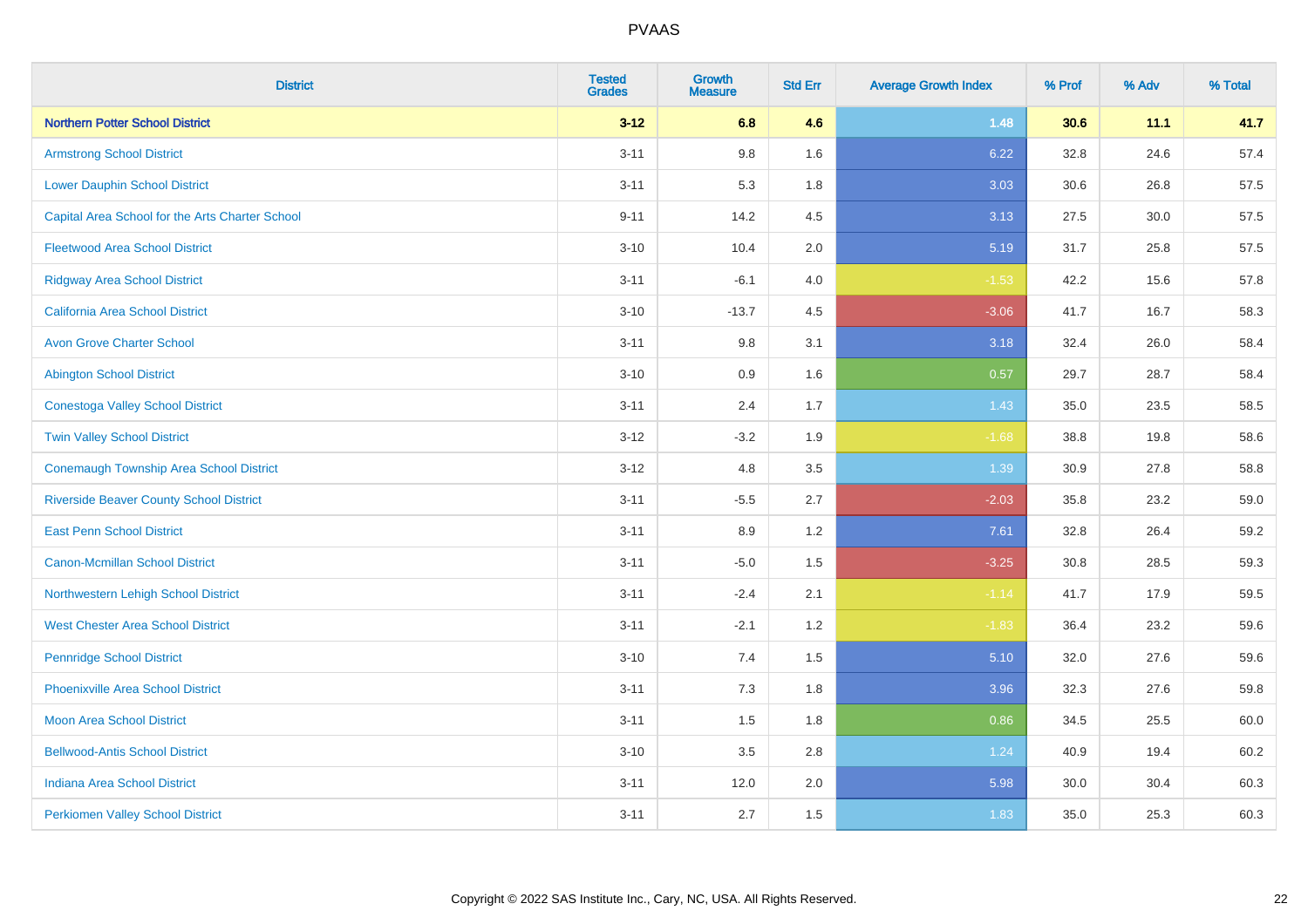| <b>District</b>                             | <b>Tested</b><br><b>Grades</b> | <b>Growth</b><br><b>Measure</b> | <b>Std Err</b> | <b>Average Growth Index</b> | % Prof | % Adv | % Total |
|---------------------------------------------|--------------------------------|---------------------------------|----------------|-----------------------------|--------|-------|---------|
| <b>Northern Potter School District</b>      | $3 - 12$                       | 6.8                             | 4.6            | 1.48                        | 30.6   | 11.1  | 41.7    |
| <b>Plum Borough School District</b>         | $3 - 11$                       | $-9.4$                          | 2.4            | $-3.98$                     | 32.9   | 27.4  | 60.4    |
| <b>Cocalico School District</b>             | $3 - 11$                       | 12.3                            | 1.9            | 6.48                        | 28.2   | 32.3  | 60.5    |
| <b>Conewago Valley School District</b>      | $3-12$                         | 7.6                             | 1.7            | 4.46                        | 41.3   | 19.4  | 60.6    |
| <b>Brookville Area School District</b>      | $3 - 11$                       | 6.8                             | 3.1            | 2.19                        | 46.1   | 14.6  | 60.7    |
| Pennsylvania Leadership Charter School      | $3 - 11$                       | 8.0                             | 1.9            | 4.22                        | 33.1   | 27.8  | 60.9    |
| <b>Richland School District</b>             | $3 - 11$                       | $-6.9$                          | 2.6            | $-2.63$                     | 40.1   | 20.9  | 61.0    |
| <b>Hermitage School District</b>            | $3-12$                         | 14.0                            | 2.5            | 5.59                        | 34.0   | 27.0  | 61.0    |
| <b>Owen J Roberts School District</b>       | $3 - 11$                       | $-3.5$                          | 1.5            | $-2.27$                     | 36.8   | 24.4  | 61.2    |
| <b>Garnet Valley School District</b>        | $3 - 10$                       | 0.2                             | 1.7            | 0.13                        | 34.9   | 26.4  | 61.3    |
| <b>Oley Valley School District</b>          | $3 - 11$                       | 1.4                             | 2.4            | 0.56                        | 37.4   | 23.9  | 61.4    |
| <b>Jenkintown School District</b>           | $3 - 11$                       | $-7.9$                          | 4.1            | $-1.92$                     | 34.1   | 27.3  | 61.4    |
| <b>Evergreen Community Charter School</b>   | $6 - 11$                       | $-1.1$                          | 4.7            | $-0.23$                     | 34.6   | 26.9  | 61.5    |
| <b>Manheim Township School District</b>     | $3 - 12$                       | 10.9                            | 1.5            | 7.51                        | 30.9   | 31.0  | 61.9    |
| <b>Parkland School District</b>             | $3 - 11$                       | $-3.7$                          | 1.2            | $-3.17$                     | 31.4   | 30.6  | 62.0    |
| West Jefferson Hills School District        | $3 - 11$                       | 1.9                             | 1.9            | 0.99                        | 34.8   | 27.3  | 62.1    |
| <b>Downingtown Area School District</b>     | $3 - 11$                       | 4.4                             | 1.1            | 4.06                        | 30.1   | 32.0  | 62.2    |
| <b>Coudersport Area School District</b>     | $3 - 11$                       | 14.8                            | 3.4            | 4.33                        | 34.7   | 28.0  | 62.7    |
| <b>Central Columbia School District</b>     | $3-12$                         | 0.3                             | 2.3            | 0.12                        | 25.4   | 37.6  | 63.0    |
| <b>Haverford Township School District</b>   | $3 - 11$                       | 1.4                             | 1.4            | 1.05                        | 36.7   | 26.3  | 63.0    |
| <b>Manheim Central School District</b>      | $3 - 11$                       | 12.8                            | 2.0            | 6.52                        | 27.8   | 35.4  | 63.2    |
| <b>Tuscarora School District</b>            | $3 - 11$                       | 13.4                            | 2.2            | 6.20                        | 37.1   | 26.3  | 63.4    |
| <b>North Clarion County School District</b> | $3 - 12$                       | 3.4                             | 4.1            | 0.83                        | 45.0   | 18.8  | 63.8    |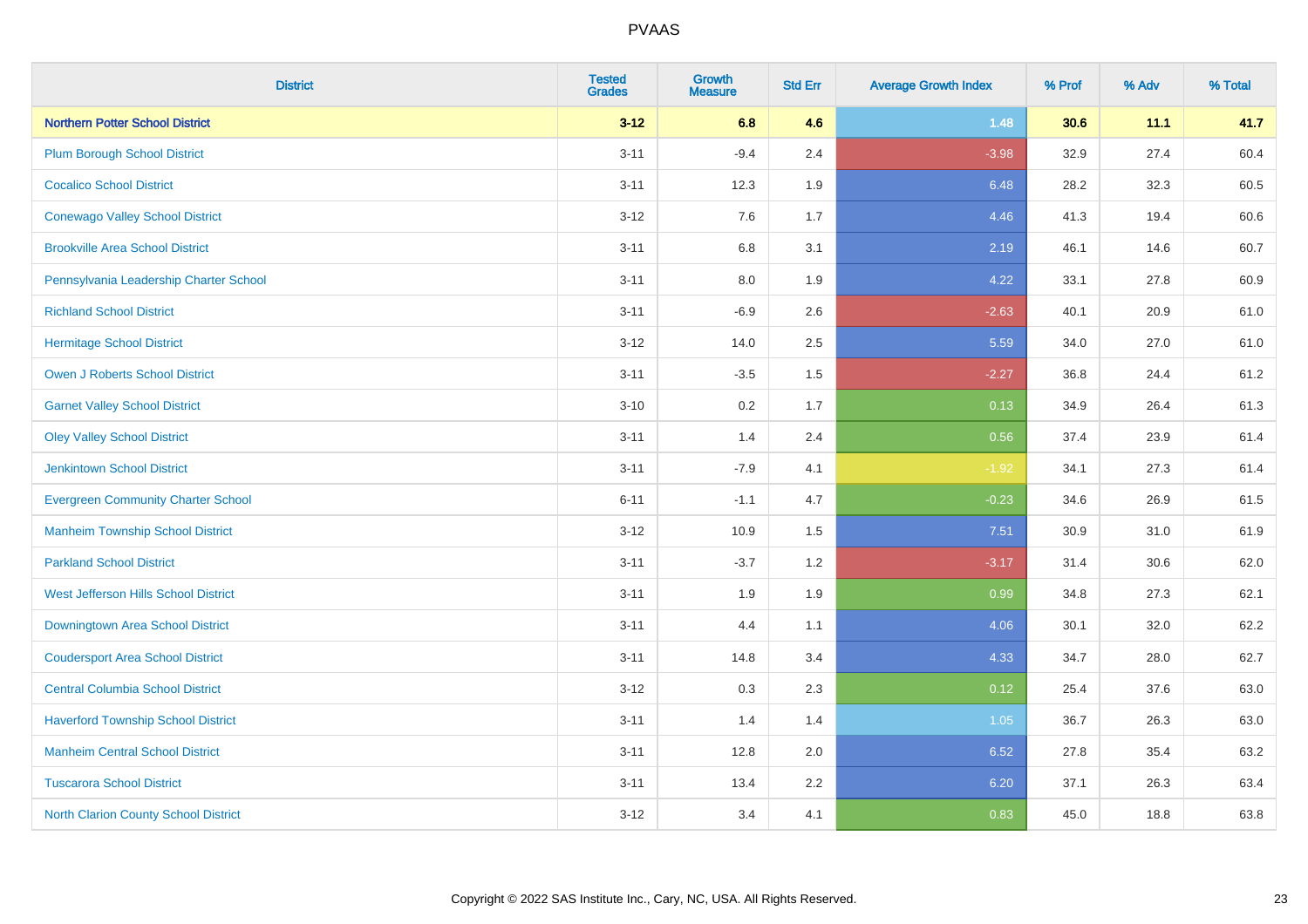| <b>District</b>                           | <b>Tested</b><br><b>Grades</b> | <b>Growth</b><br><b>Measure</b> | <b>Std Err</b> | <b>Average Growth Index</b> | % Prof | % Adv | % Total |
|-------------------------------------------|--------------------------------|---------------------------------|----------------|-----------------------------|--------|-------|---------|
| <b>Northern Potter School District</b>    | $3 - 12$                       | 6.8                             | 4.6            | 1.48                        | 30.6   | 11.1  | 41.7    |
| <b>Greenwood School District</b>          | $3 - 11$                       | 11.3                            | 3.6            | 3.14                        | 31.2   | 32.8  | 63.9    |
| <b>Elizabethtown Area School District</b> | $3 - 12$                       | 7.1                             | 1.7            | 4.19                        | 36.4   | 27.6  | 64.0    |
| <b>Warwick School District</b>            | $3 - 11$                       | 21.7                            | 1.8            | 11.76                       | 27.7   | 36.3  | 64.0    |
| <b>Sharpsville Area School District</b>   | $3 - 11$                       | 3.8                             | 3.7            | 1.04                        | 41.1   | 23.2  | 64.3    |
| <b>Benton Area School District</b>        | $3 - 10$                       | 8.1                             | 4.0            | 2.01                        | 35.7   | 28.6  | 64.3    |
| <b>Upper Dauphin Area School District</b> | $3 - 11$                       | 16.5                            | 5.1            | 3.26                        | 37.5   | 26.8  | 64.3    |
| <b>West Allegheny School District</b>     | $3-12$                         | 8.6                             | 2.0            | 4.34                        | 37.3   | 27.2  | 64.5    |
| <b>Millcreek Township School District</b> | $3 - 11$                       | 9.1                             | 1.4            | 6.61                        | 34.5   | 30.1  | 64.6    |
| <b>Upper Dublin School District</b>       | $3 - 12$                       | 2.1                             | 1.8            | 1.19                        | 34.7   | 30.0  | 64.7    |
| <b>North Pocono School District</b>       | $3 - 11$                       | 13.1                            | 3.7            | 3.54                        | 31.4   | 33.3  | 64.7    |
| <b>Rose Tree Media School District</b>    | $3 - 10$                       | $-2.8$                          | 2.1            | $-1.33$                     | 35.2   | 29.6  | 64.8    |
| <b>Franklin Regional School District</b>  | $3 - 11$                       | 11.3                            | 1.8            | 6.13                        | 30.0   | 35.0  | 65.0    |
| <b>Norwin School District</b>             | $3 - 11$                       | $-1.1$                          | 1.6            | $-0.70$                     | 37.7   | 27.6  | 65.2    |
| <b>Pennsbury School District</b>          | $3 - 11$                       | 5.6                             | 1.3            | 4.38                        | 37.7   | 27.7  | 65.4    |
| <b>Abington Heights School District</b>   | $3 - 11$                       | 6.7                             | 1.7            | 4.00                        | 33.8   | 31.7  | 65.5    |
| <b>Saucon Valley School District</b>      | $3 - 11$                       | 18.9                            | 2.2            | 8.48                        | 26.0   | 39.6  | 65.6    |
| <b>Tyrone Area School District</b>        | $3-12$                         | 29.2                            | 2.3            | 12.86                       | 36.6   | 29.1  | 65.7    |
| <b>Seneca Valley School District</b>      | $3 - 11$                       | 0.8                             | 1.4            | 0.54                        | 40.6   | 25.2  | 65.8    |
| <b>Quaker Valley School District</b>      | $3 - 11$                       | 12.2                            | 2.5            | 4.90                        | 39.5   | 26.4  | 65.9    |
| <b>West Branch Area School District</b>   | $3 - 11$                       | 17.0                            | 3.3            | 5.20                        | 47.1   | 19.1  | 66.2    |
| <b>North Penn School District</b>         | $3 - 11$                       | 17.6                            | 1.0            | 17.53                       | 30.8   | 35.7  | 66.4    |
| <b>Montrose Area School District</b>      | $3 - 10$                       | 12.3                            | 2.8            | 4.41                        | 37.8   | 28.9  | 66.7    |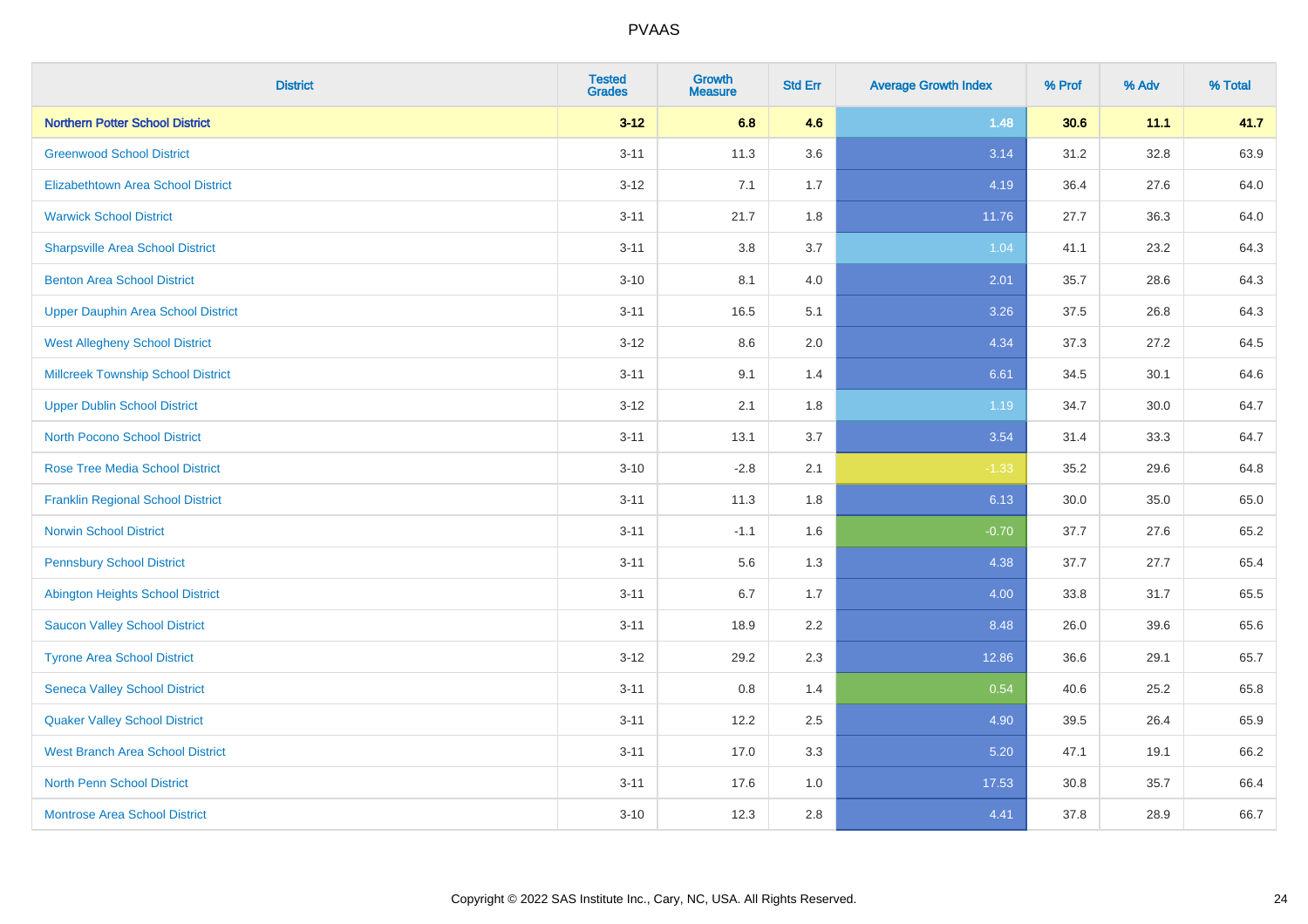| <b>District</b>                               | <b>Tested</b><br><b>Grades</b> | <b>Growth</b><br><b>Measure</b> | <b>Std Err</b> | <b>Average Growth Index</b> | % Prof | % Adv | % Total |
|-----------------------------------------------|--------------------------------|---------------------------------|----------------|-----------------------------|--------|-------|---------|
| <b>Northern Potter School District</b>        | $3 - 12$                       | 6.8                             | 4.6            | 1.48                        | 30.6   | 11.1  | 41.7    |
| <b>Pequea Valley School District</b>          | $3 - 11$                       | 18.0                            | 3.1            | 5.74                        | 29.2   | 37.5  | 66.7    |
| <b>Hempfield School District</b>              | $3 - 11$                       | 13.4                            | 1.3            | 10.53                       | 29.9   | 36.8  | 66.7    |
| Southern York County School District          | $3 - 11$                       | 15.5                            | 1.8            | 8.48                        | 37.6   | 29.2  | 66.8    |
| <b>Upper Merion Area School District</b>      | $3 - 11$                       | 14.0                            | 2.0            | 7.15                        | 34.4   | 32.6  | 67.0    |
| <b>Avon Grove School District</b>             | $3 - 10$                       | 7.6                             | 1.4            | 5.29                        | 33.7   | 33.2  | 67.0    |
| Southern Lehigh School District               | $3 - 11$                       | $-4.1$                          | 2.1            | $-1.94$                     | 39.3   | 28.0  | 67.2    |
| <b>Freeport Area School District</b>          | $3 - 10$                       | $-0.2$                          | 2.1            | $-0.10$                     | 37.4   | 29.8  | 67.2    |
| <b>Great Valley School District</b>           | $3 - 11$                       | 5.4                             | 2.0            | 2.77                        | 33.8   | 33.5  | 67.3    |
| <b>Council Rock School District</b>           | $3 - 11$                       | 13.5                            | 1.1            | 12.27                       | 32.0   | 35.4  | 67.4    |
| <b>Bethel Park School District</b>            | $3 - 11$                       | $-4.4$                          | 1.7            | $-2.62$                     | 40.1   | 27.3  | 67.4    |
| <b>Littlestown Area School District</b>       | $3 - 11$                       | 28.7                            | 2.4            | 11.83                       | 38.4   | 29.3  | 67.7    |
| Lampeter-Strasburg School District            | $3 - 12$                       | 11.0                            | 1.9            | 5.69                        | 35.4   | 32.3  | 67.7    |
| <b>Springfield Township School District</b>   | $3 - 11$                       | $-3.9$                          | 3.1            | $-1.27$                     | 37.2   | 30.8  | 68.1    |
| <b>Clearfield Area School District</b>        | $3 - 10$                       | $-1.3$                          | 3.7            | $-0.34$                     | 43.9   | 24.6  | 68.4    |
| <b>Delaware Valley School District</b>        | $3 - 11$                       | 15.7                            | 1.6            | 9.62                        | 36.7   | 32.1  | 68.8    |
| <b>Mars Area School District</b>              | $3 - 10$                       | 6.6                             | 1.9            | 3.45                        | 36.7   | 32.4  | 69.1    |
| <b>Berlin Brothersvalley School District</b>  | $3 - 11$                       | 19.6                            | 4.0            | 4.93                        | 28.3   | 41.3  | 69.6    |
| <b>Methacton School District</b>              | $3 - 11$                       | 11.0                            | 1.6            | 6.94                        | 36.0   | 33.6  | 69.6    |
| <b>Souderton Area School District</b>         | $3 - 11$                       | 18.5                            | 1.4            | 12.86                       | 39.2   | 31.2  | 70.4    |
| <b>Wallingford-Swarthmore School District</b> | $3 - 10$                       | 5.0                             | 2.2            | 2.25                        | 33.3   | 37.1  | 70.4    |
| South Fayette Township School District        | $3 - 11$                       | 6.0                             | 1.8            | 3.33                        | 32.2   | 38.3  | 70.5    |
| <b>Cumberland Valley School District</b>      | $3 - 12$                       | 18.6                            | 1.2            | 15.79                       | 31.3   | 39.2  | 70.5    |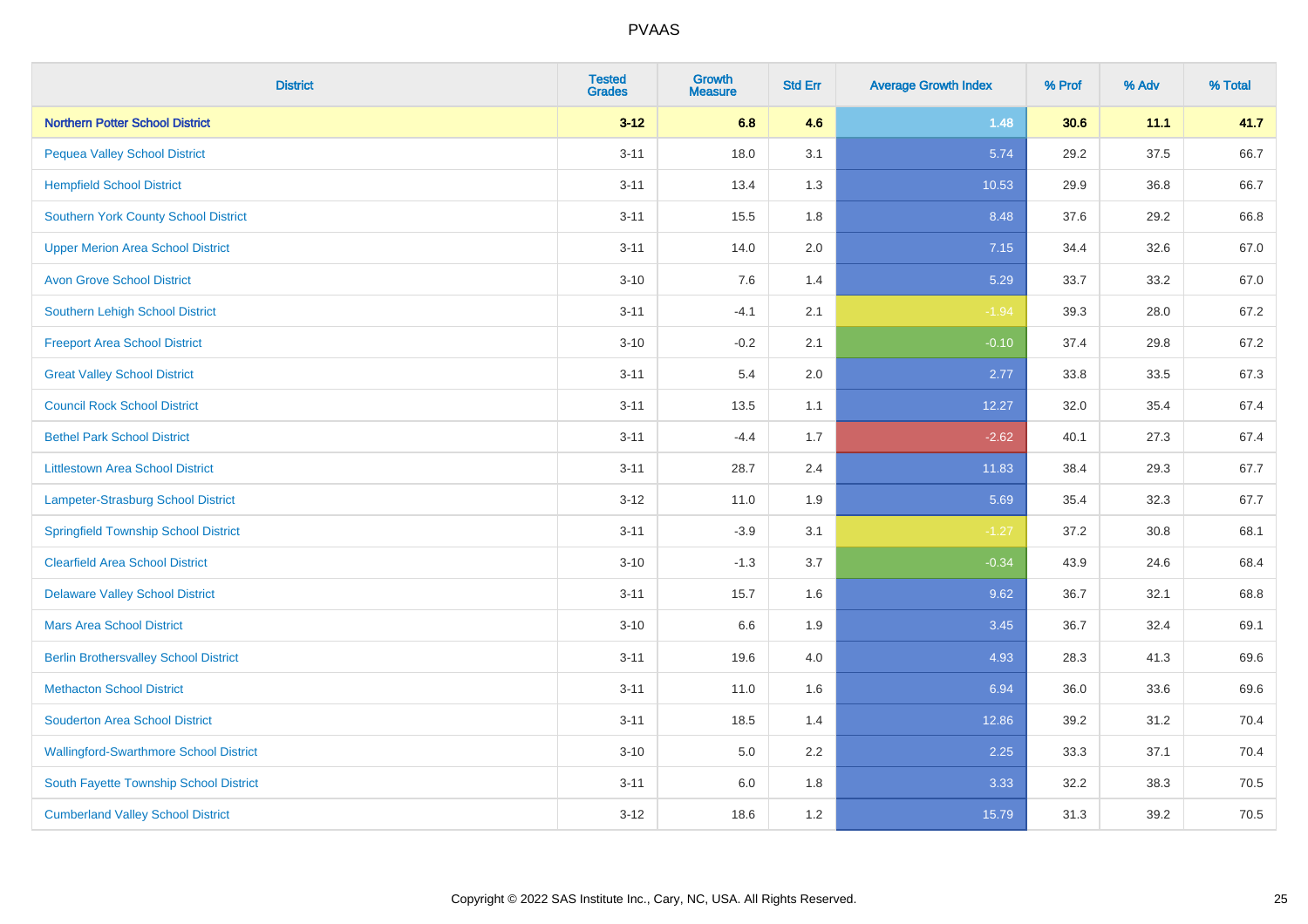| <b>District</b>                                 | <b>Tested</b><br><b>Grades</b> | <b>Growth</b><br><b>Measure</b> | <b>Std Err</b> | <b>Average Growth Index</b> | % Prof | % Adv | % Total |
|-------------------------------------------------|--------------------------------|---------------------------------|----------------|-----------------------------|--------|-------|---------|
| <b>Northern Potter School District</b>          | $3 - 12$                       | 6.8                             | 4.6            | 1.48                        | 30.6   | 11.1  | 41.7    |
| <b>Oswayo Valley School District</b>            | $3 - 12$                       | 9.9                             | 5.1            | 1.93                        | 26.5   | 44.1  | 70.6    |
| <b>Colonial School District</b>                 | $3 - 11$                       | 22.1                            | 1.6            | 13.55                       | 27.2   | 43.5  | 70.6    |
| <b>Tredyffrin-Easttown School District</b>      | $3 - 10$                       | 8.7                             | 2.4            | 3.57                        | 35.2   | 35.8  | 71.0    |
| <b>Dallastown Area School District</b>          | $3 - 11$                       | 19.9                            | 1.4            | 14.14                       | 36.8   | 34.2  | 71.0    |
| <b>Radnor Township School District</b>          | $3 - 12$                       | 7.5                             | 1.9            | 4.03                        | 33.0   | 38.3  | 71.3    |
| <b>Lower Moreland Township School District</b>  | $3 - 11$                       | 8.7                             | 2.0            | 4.35                        | 38.2   | 33.2  | 71.4    |
| <b>Eastern Lancaster County School District</b> | $3 - 12$                       | 2.9                             | 3.2            | 0.91                        | 35.2   | 36.4  | 71.6    |
| <b>Lewisburg Area School District</b>           | $3 - 11$                       | 1.7                             | 2.4            | 0.72                        | 35.9   | 35.9  | 71.8    |
| <b>Loyalsock Township School District</b>       | $3-12$                         | 26.7                            | 2.7            | 9.92                        | 36.8   | 35.1  | 71.9    |
| <b>Penn-Trafford School District</b>            | $3 - 11$                       | 2.9                             | 1.8            | 1.68                        | 46.3   | 26.2  | 72.5    |
| Palmyra Area School District                    | $3 - 11$                       | 16.2                            | 1.8            | 9.02                        | 38.8   | 34.0  | 72.8    |
| North Allegheny School District                 | $3 - 11$                       | 18.0                            | 1.3            | 14.25                       | 30.5   | 42.9  | 73.4    |
| <b>Camp Hill School District</b>                | $3 - 12$                       | 20.7                            | 2.9            | 7.00                        | 32.3   | 41.4  | 73.7    |
| <b>Marple Newtown School District</b>           | $3 - 11$                       | 20.6                            | 2.3            | 8.95                        | 31.1   | 42.7  | 73.8    |
| <b>Wayne Highlands School District</b>          | $3 - 11$                       | 22.5                            | 2.5            | 9.16                        | 33.8   | 40.4  | 74.2    |
| Fox Chapel Area School District                 | $3 - 11$                       | 17.6                            | 1.9            | 9.47                        | 22.9   | 52.0  | 74.9    |
| <b>Harbor Creek School District</b>             | $3 - 11$                       | 13.4                            | 2.3            | 5.80                        | 34.5   | 40.7  | 75.2    |
| <b>Spring-Ford Area School District</b>         | $3 - 11$                       | 16.6                            | 1.2            | 14.02                       | 30.4   | 45.3  | 75.7    |
| <b>Central Bucks School District</b>            | $3 - 11$                       | 15.5                            | 0.9            | 17.94                       | 34.8   | 41.4  | 76.2    |
| <b>Upper Saint Clair School District</b>        | $3 - 11$                       | 13.8                            | 1.8            | 7.86                        | 32.2   | 44.5  | 76.7    |
| <b>Fairview School District</b>                 | $3 - 11$                       | 8.3                             | 2.4            | 3.43                        | 41.9   | 34.9  | 76.7    |
| <b>Peters Township School District</b>          | $3 - 11$                       | 14.1                            | 1.7            | 8.16                        | 35.2   | 41.6  | 76.8    |